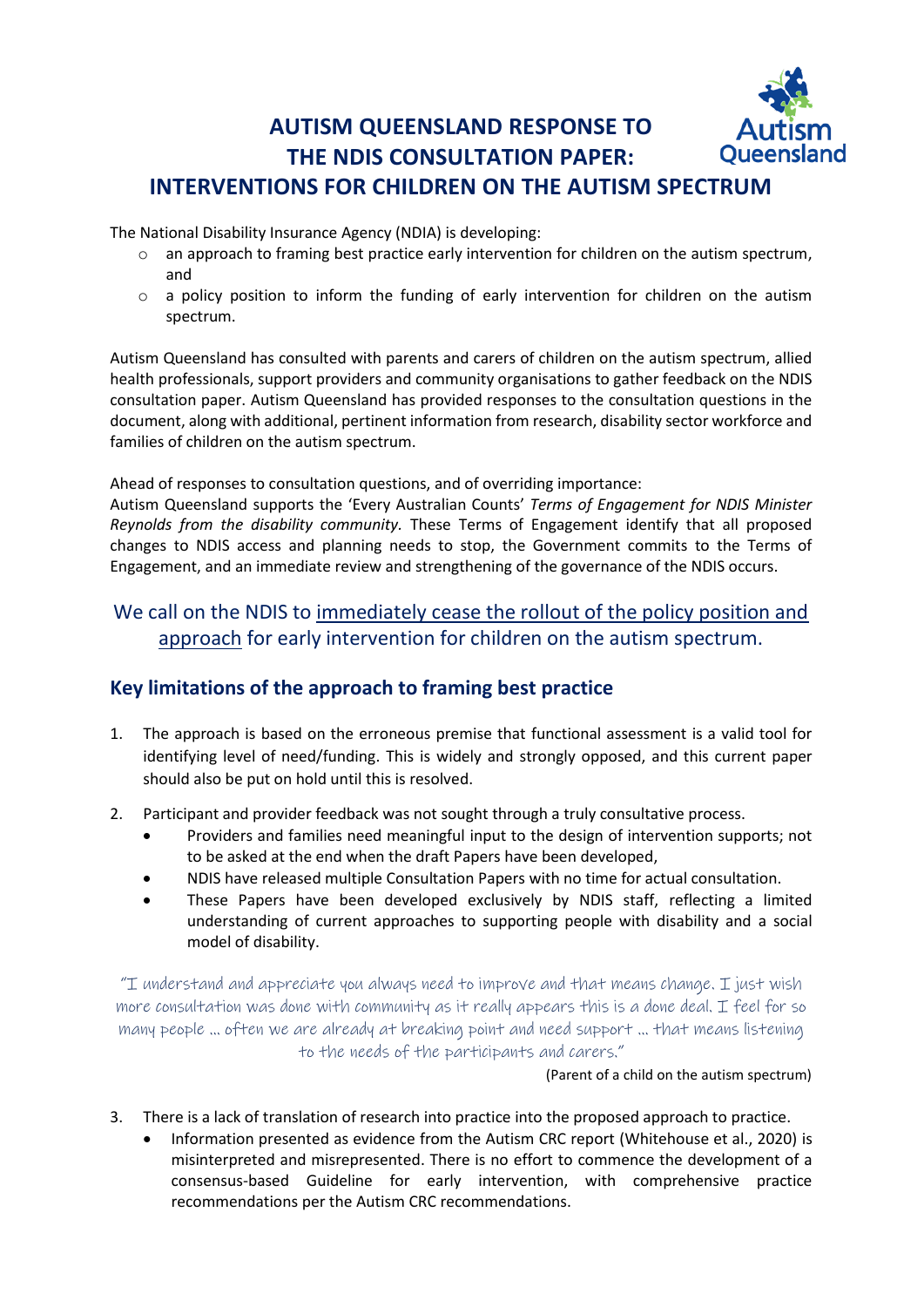- No family-based supports are included in the proposed approach, despite recommendations by the Independent Advisory Council (IAC) report which the Consultation Paper identifies as a key resource.
- There is an exclusive focus on medical model terms, such as hours of individual professional input and targeting change to a child's behaviours of concern.
- There is no emphasis on supports for the family, environmental improvements or reducing barriers to participation.
- No information is available on how the principles, standards and holistic planning described in the report translate into the model.
- There is risk of harm for children on the autism spectrum and their families through poor operationalising of research. The Autism CRC report is based on low- moderate quality research, with minimal information provided on adverse effects and no evidence regarding the amount of intervention that may maximise effects on child and family outcomes.
- 4. There is an overwhelming lack of recognition and understanding of the complexity involved in providing intervention to children on the autism spectrum.

## Autism Queensland does not support the proposed approach to operationalising best practice early intervention funding.

## **Key limitations of the approach to funding best practice**

- 1. Policy processes for changes to access and planning are currently paused due to the strong feedback from participants and providers on the absence of meaningful and individualised planning. This Paper is based on a similar process of determining funded supports with no knowledge of a participant as a person with self-determination and individual needs.
- 2. The proposed funding model does not represent a satisfactory understanding of children on the autism spectrum and their families:
	- Representation of children on the autism spectrum is based on features or levels of impairment,
	- Representation of families of children on the autism spectrum is excluded.
- 3. This consultation paper introduces funding bands with no evidence base for those funding bands.
- 4. Basing different funding amounts on a child's age is inappropriate:
	- Many children will not be diagnosed until after they start school.
	- Many children, whether or not they have received diagnosis and/or intervention prior to school will experience great difficulties in the school environment and require additional support, not less.
	- Supposed positive impacts of a child reaching school age are not reflected in lived experiences or in the research.
- 5. We highlight the fact that information about the funding bands is not included in the easy-read version of the Consultation Paper. Parents accessing information about this proposed policy change through this medium will lack critical information that can potentially impact their choice and control.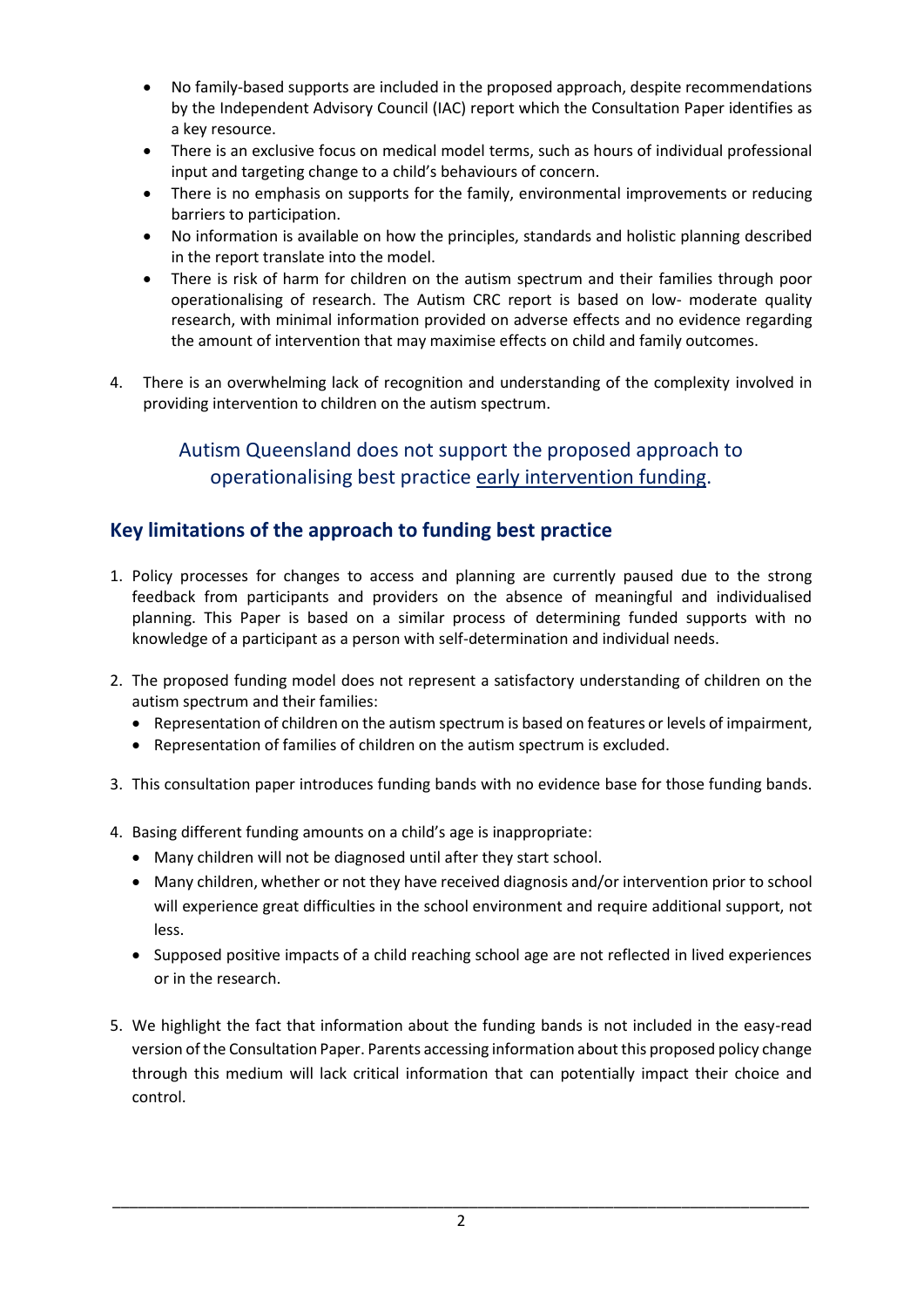# **RESPONSES TO CONSULTATION QUESTIONS**

Autism Queensland is concerned the approach has been designed before appropriate consultation has occurred. There is also insufficient time for actual consultation and the NDIA have not demonstrated meaningful engagement. This feedback on the proposed approach is delivered with an expectation for ongoing collaboration with the NDIA to ensure best possible outcomes for children on the autism spectrum and their families.

Responses to the questions posed in the Paper are presented using the 3-pronged core features of evidence-based practice as described by the Autism CRC in its report that was commissioned by the NDIA and which has been represented as an integral part of the development of this NDIS consultation paper.

This is to highlight that evidence informed practices as defined by the Autism CRC consist of three equally important components:

- Respecting family's perspectives and experience
- Respecting research findings
- Respecting clinical experience of disability sector workforce

Autism Queensland recognises the Paper as focusing only on the research evidence and not considering two-thirds of the overall picture of evidence-informed practices.

### Section 1: Promoting Best Practices

- 1. The Autism CRC's research along with other evidence and research are being used to inform future NDIS operational guidelines, and increased transparency on reasonable and necessary supports. Some of the other considerations include:
	- key principles for autism interventions
	- standards for the delivery of autism interventions.

Which of these would you use to make decisions about accessing best practice interventions (or services) for children on the Autism Spectrum?

- □ NDIS website
- NDIS Operational guidelines
- $\Box$  Participant decision making guides (not yet developed)
- My usual NDIS or NDIS partner contact
- □ Autism organisations or peak bodies
- None of these
- 2. Where else would you like to be able to find the information you need to make decisions about accessing best practice interventions (or services) for children on the autism spectrum?"

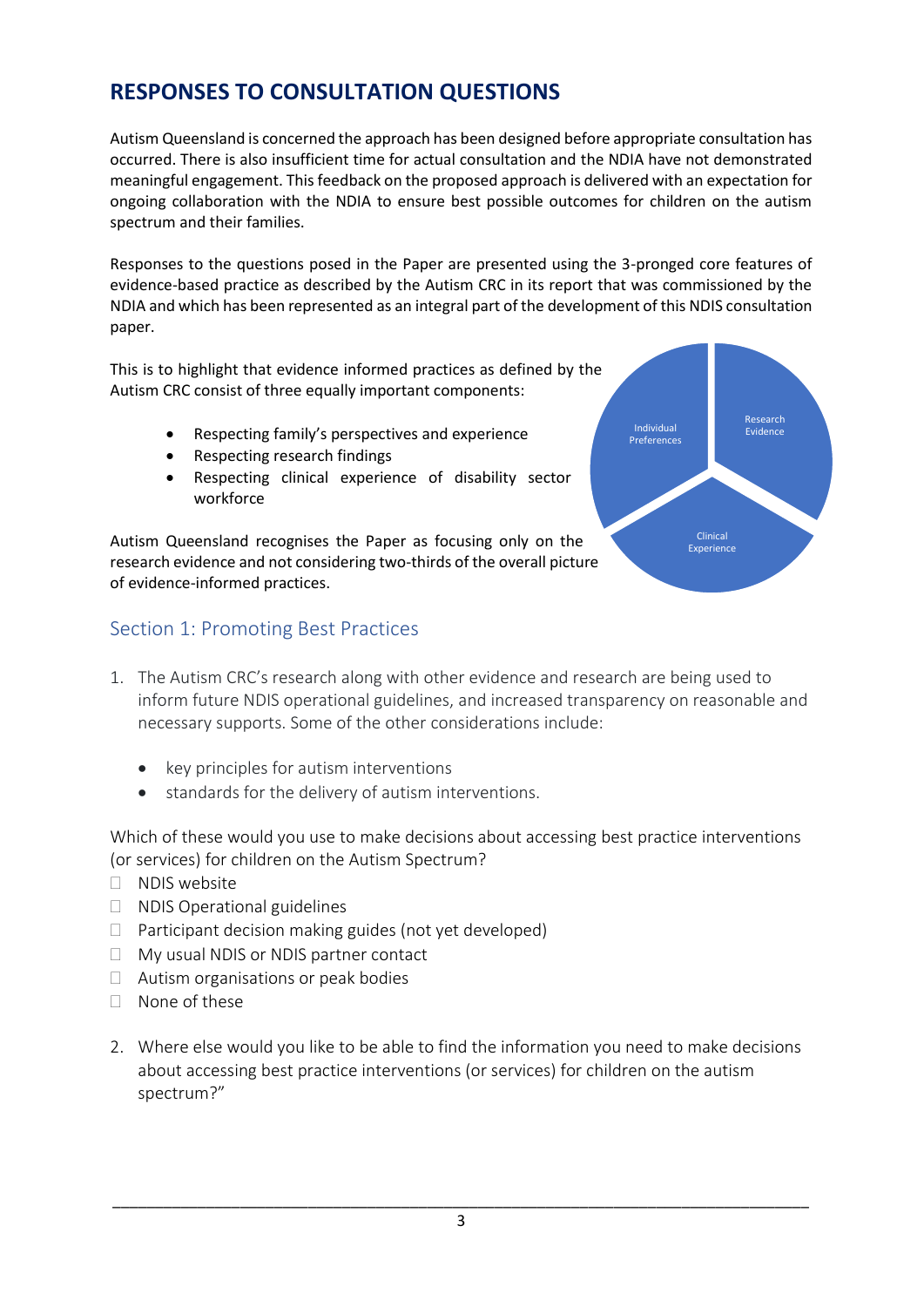### Respecting family's perspectives and experience

The provided list does not represent choice or access to information for families who are seeking best practice interventions.

- Families have told us they are confused and anxious about information received from the NDIS (see Case Study 1 in Appendix). The reference to 'decision-making guides' that have not yet been developed makes it impossible for participants and their families to understand what these might be, how they might work or comment on whether they are of any use.
- Autism Queensland always directs parents and participants back to the NDIS when the people have anxieties or concerns about any aspect of their NDIS situation. Parents regularly inform us they cannot get in touch with their NDIS contact or to ask for assistance in understanding what the NDIS' response means. Those parents who have a 'usual NDIS partner contact', report they also have difficulty contacting them because the person is not available and does not/is slow to respond to their calls or emails or that contact has changed multiple times. They also report they often receive responses from several different people within the NDIS, most of whom they do not know, adding to the confusion, lack of clarity and inconsistency of information (see Case Study 1 in Appendix).
- Most parents of children with disability do not have the time, energy or emotional resources to be embarking on gaining and maintaining an understanding of ever-evolving operational guidelines. Parents should not be burdened with this expectation. They should have the reassurance that any provider they access is obliged to operate and inform within the parameters of best practice.

"The planner should plan accordingly with families and prepare families to understand what will happen with their plan and funds."

(Parent of a 4- year-old child on the autism spectrum)

- Families have told us that their preferred sources of information and assistance are:
	- . *GPs*
	- . *Paediatricians*
	- . *Their current support providers if they have any*
	- . *Community health, primary health care providers*
	- . *Early Days workshops*
	- . *Raising Children Network*
	- . *Playgroups*
	- . *Early Childhood Education and Care contacts*
	- . *Schools*
	- . *Other families*
	- . *Peak bodies for Allied health providers: Speech Pathology Australia, Occupational Therapy Australia, Australian Health Practitioner Regulation Agency* . *Support groups*

#### There is a conflict of interest for the NDIA in providing advice or recommendations about best practice or appropriate interventions while also making funding decisions

• Families express they feel it is inappropriate to have the NDIA providing advice or recommendations about best practice or appropriate interventions while also making decisions about the funded supports in participant plans.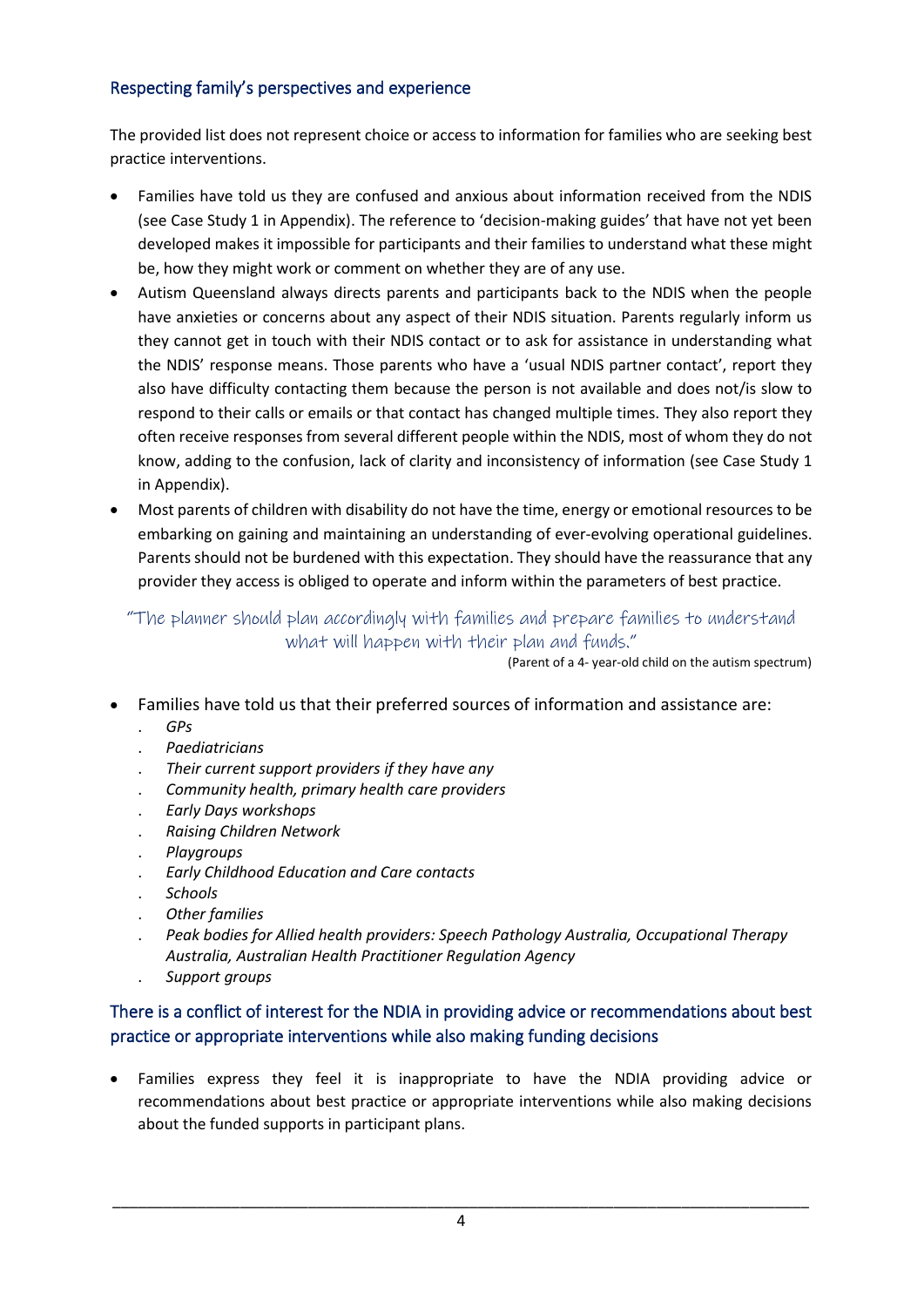- Feedback received from parents regarding the impact of NDIS processes:
	- . *Fearful of planning process*
	- . *Fearful of review process*
	- . *Unable to access information and have not been able to voice concerns*
	- . *Unable to understand the scheme and have not been able to voice concerns.*

#### Respecting research findings

The provided list does not encourage access to evidence-based practice.

- The origin of information about best practice, regardless of who is providing it (NDIS, providers, others), is current research. Details about how any of the NDIS sources of information from Question 1 would be accessed, interpreted and applied is not provided. The website, operational guidelines, participant decision-making guidelines and NDIS partner organisations would need to have appropriately qualified staff constantly reviewing and updating their information in line with evolving research outcomes. Autism organisations do this as a matter of course to ensure that the supports they provide are evidence-informed and best practice.
- NDIA has a significant conflict of interest in being the provider of information about best practice as it is utilising and manipulating such information to support intervention types and quantities that are focused on reducing funding amounts for a child.
- Prior to the implementation of the NDIS, the national Helping Children with Autism (HCWA) initiative, funded through the Department of Social Services (DSS), provided the Autism Advisor Program and the Early Intervention Indigenous Liaison Officer Program. During the early implementation of the NDIS, these existing services were referred to as precursors to NDIS Partners. The reporting and accountability of these two programs required 6-monthly reporting to DSS, including surveys and case studies. Learnings and gains from these programs could be utilised to develop evidence-based and user-friendly resources for parents and carers.
- Lilley, Sedgwick and Pellicano (2019) in *'We Look After Our Own Mob – Aboriginal and Torres Strait Islander Experiences of Autism'* engaged in consultation with families and found that Federal Government supports are important to assist with the high cost of resources, therapies and other services, but felt that government funds, including the NDIS, do not fully meet children's support needs. Clear recommendations were made that would support families to make choices, such as:
	- Production of a targeted "road map" outlining the post-diagnostic support services available to parents and caregivers of Aboriginal and Torres Strait Islander children on the autism spectrum.
	- Development of targeted support for the mental health needs of Aboriginal and Torres Strait Islander children on the autism spectrum.
	- Improved access to and greater availability of respite for parents and carers, regardless of cultural background, socioeconomic status or geographic location
	- Increased assistance to families of Aboriginal and Torres Strait Islander children on the autism spectrum to access the NDIS and plan supports.
- The approaches outlined above would be helpful for all families requiring clear information to make informed decisions.

#### Respecting clinical experience of disability sector workforce

Typical settings and professional staff are not represented: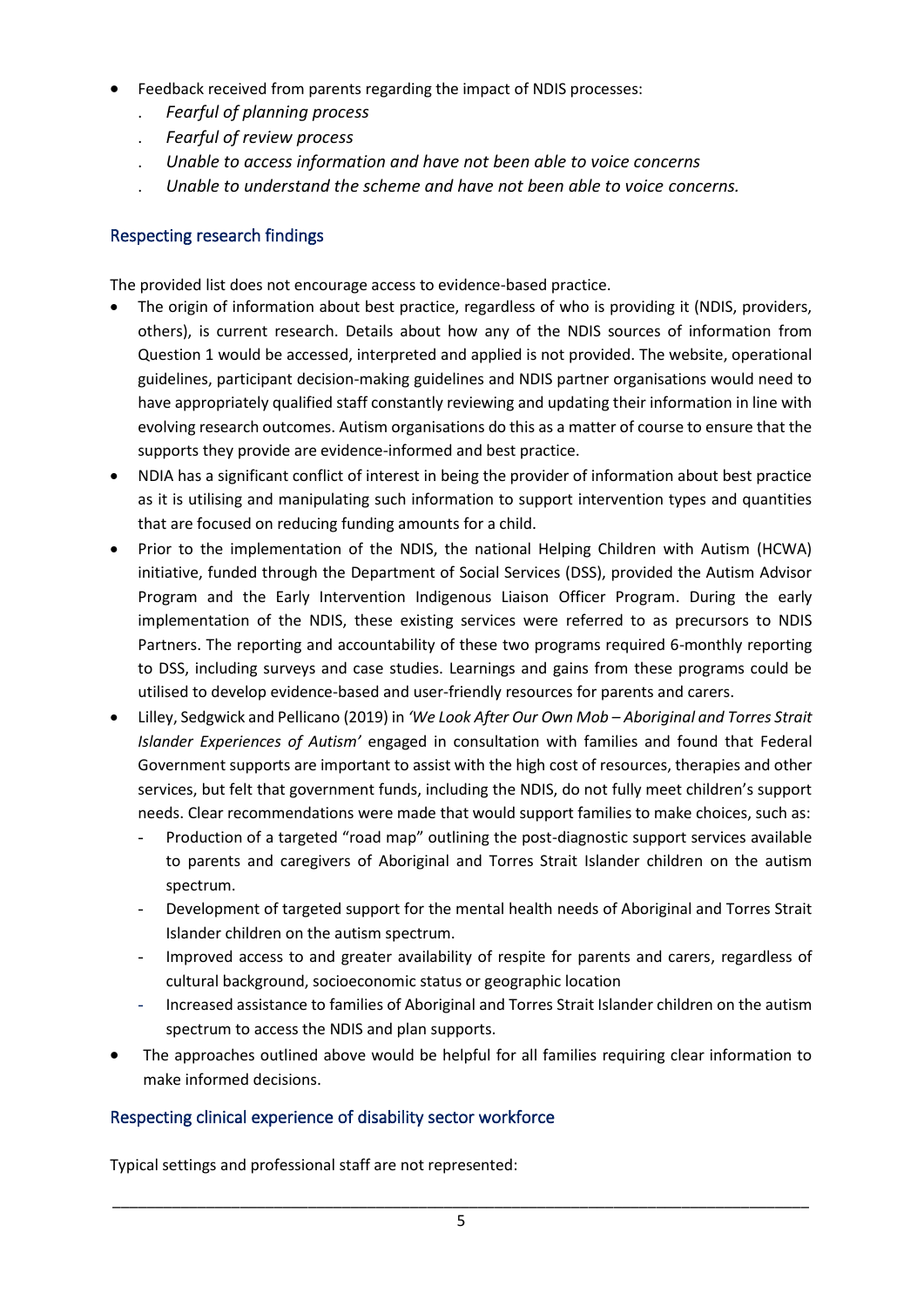- There is an existing, robust audit process to which registered providers are accountable. This demanding process, which requires best practice from providers, could be utilised as a guide for families to feel confident in the best practice of providers. Families do not need to become experts in best practice and engage in significant study of what this is at any given moment if they have the knowledge that their provider is obliged to comply with this standard.
- Providers' professional registration standards ensure they remain current in the understanding and use of best practice. Their day-to-day involvement in the delivery of services and interactions with children on the autism spectrum and their families constantly adds to their knowledge and aids their ability to explain all aspects to parents and carers.
- The exclusion of clinicians from the list of sources of information (Question 1) is neglectful and detached from actual conversations about best practice that occur across the nation. These conversations are built from existing relationships between clinicians and families and are based on stringent ethical values and principles.
- Families seeking to make decisions about interventions for their child want to know how it will be adapted to meet their children's needs; this is not information that the NDIS can or should provide.
- Broad principles and standards as laid out in the Paper are different from in-depth analysis of best practice in supporting a child on the autism spectrum and their family. Those working in the disability sector are in the best position to have this information and to be able to convey it successfully to the families they are working with.

## **KEY ACTIONS**

- ➢ **Seek consultation and co-design with key sections of the community who can guide relevant pathways.**
- 3. Holistic planning is a part of the proposed funding framework for early intervention for children on the autism spectrum… How can we help families to find and connect with other supports outside of NDIS?

## Respecting family's perspectives and experience

• Parents' interpretation of this information was to see that more expectation is placed on them to carry out their children's intervention so that the amount of funding for intervention could be reduced.

## "…they're pushing it on us [parents], but they're not asking us our availability to the participant to be able to deliver the intervention that they're pushing on us."

• Parents were highly disturbed that the model of funding has a marked diminishment of funding once the child is at school. Many parents reported increased challenges when their child moved into the school environment, partially due to the nature of school itself, partially due to the pressures of different life stages and frequently due to the ill-preparedness of schools to accommodate and include their children on the autism spectrum and their disability-related needs.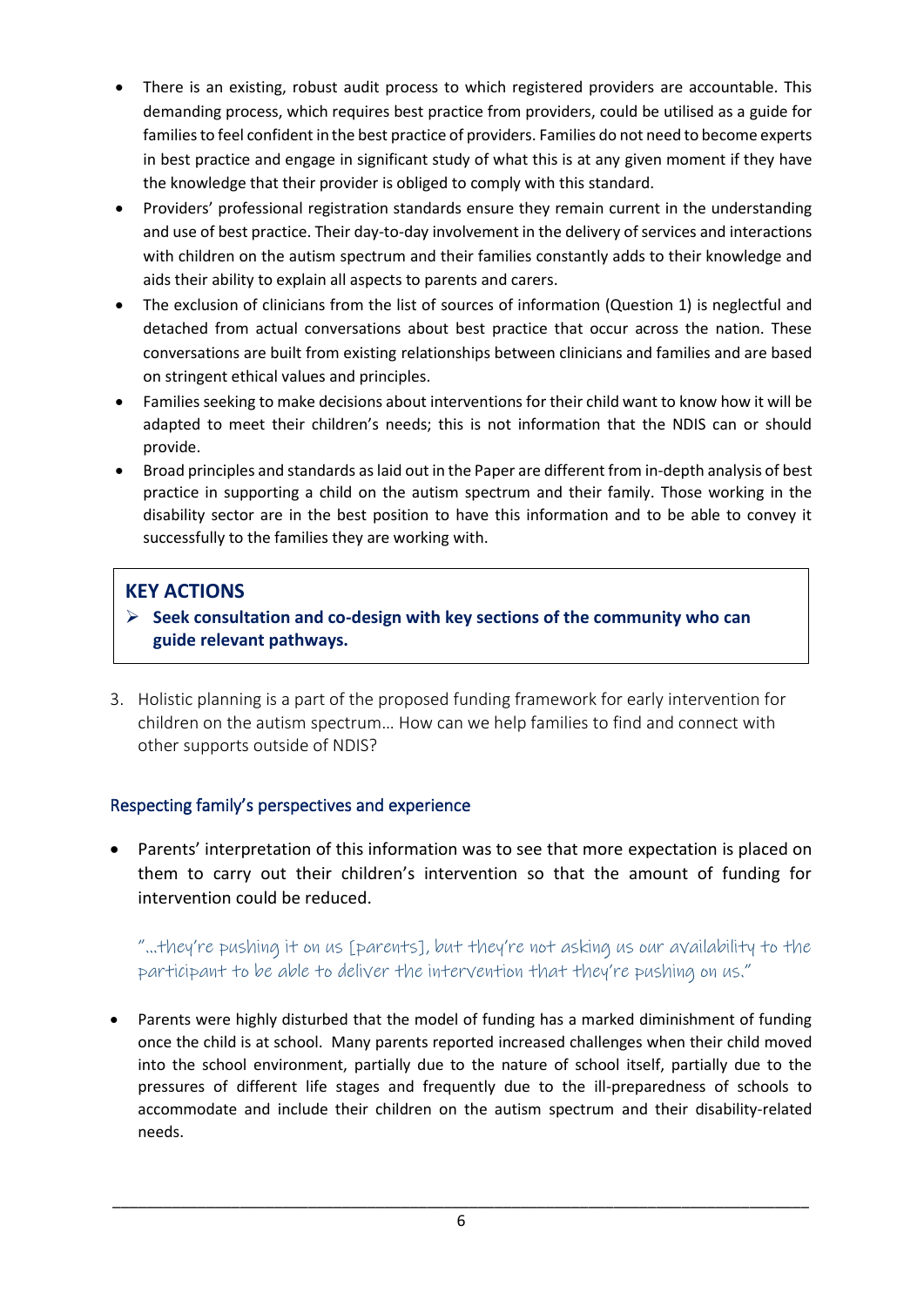"I have a son.  $He$ 's 10 now, but as of when he was nine, he was flirting with suicide and they're talking about reducing the funding with that age. What are they going to do about flexibility where supports are really needed? Is there an allowance in there for flexibility as far as individual needs, or is this just what they're slamming down in front of us and just going "yeah handle it." That's my main concern - is that flexibility - and what it looks like they're doing is just putting down this and going well that's your guide, you have to work within that, regardless, and it's decreasing as they get older which is obviously not going to suit our situation."

"Mainstream school don't have the experience with ASD to provide the level of support that our kids need."

• A genuinely holistic plan for school-aged children has to acknowledge these challenges. Parents also expressed their concern that what was apparently expected of schools was contradictory, depending on which document you read and/or who you spoke to within the NDIS and/or within the Department of Education.

"I've started [looking at] schools for my son…one of the schools…flat out said they wouldn't take my son because he has low muscle tone and can't climb onto the toilet by himself, although he asks to go to the toilet, he's technically not toilet-trained. Then in my NDIS meeting, I got told no, once he's at school, we don't give you any funding for support."

"My youngest has been diagnosed with intellectual disability. Now I have a lovely special ed teacher but her concern is that she can't give him support because he does not meet the criteria of the Department of Education as a high needs because the cut-off is different from what the NDIS cut-off is. He is on the  $75<sup>th</sup>$  percentile so I can get access for NDIS for it but I can't get access for [special] school because their cut-off is below 70."

### Respecting research findings

- Prior to the section entitled 'Holistic Planning' in section 7.4, on page 21, the only other reference to holistic in the Paper is in *Table 1: Core principles that are important to interventions for children on the autism spectrum*, where the first Core principle is listed as *'Holistic assessment'*. The description for this is *"An initial assessment of an individual's strengths, challenges, goals and preferences is critical to developing intervention targets that are meaningful to the child and family".*
- There is no indication of how the information provided from the Autism CRC report was able to be translated into a specific component of the proposed funding framework entitled 'holistic planning'. No research references are provided and our own searches have not come up with anything that appears to be relevant.
- 'Holistic', 'holistic model of disability', 'holistic approaches' and 'holistic learning' are terms that have some research behind them, although not all are in the area of disability. Relevant information in this area also includes references to the Social Model of Disability. NDIS personnel discussing this Consultation Paper with Autism Queensland have also referenced the intent for a move to the Social Model of Disability. The proposed funding framework presented in the Consultation Paper continues to use a medical model approach, (hours of intervention, reduction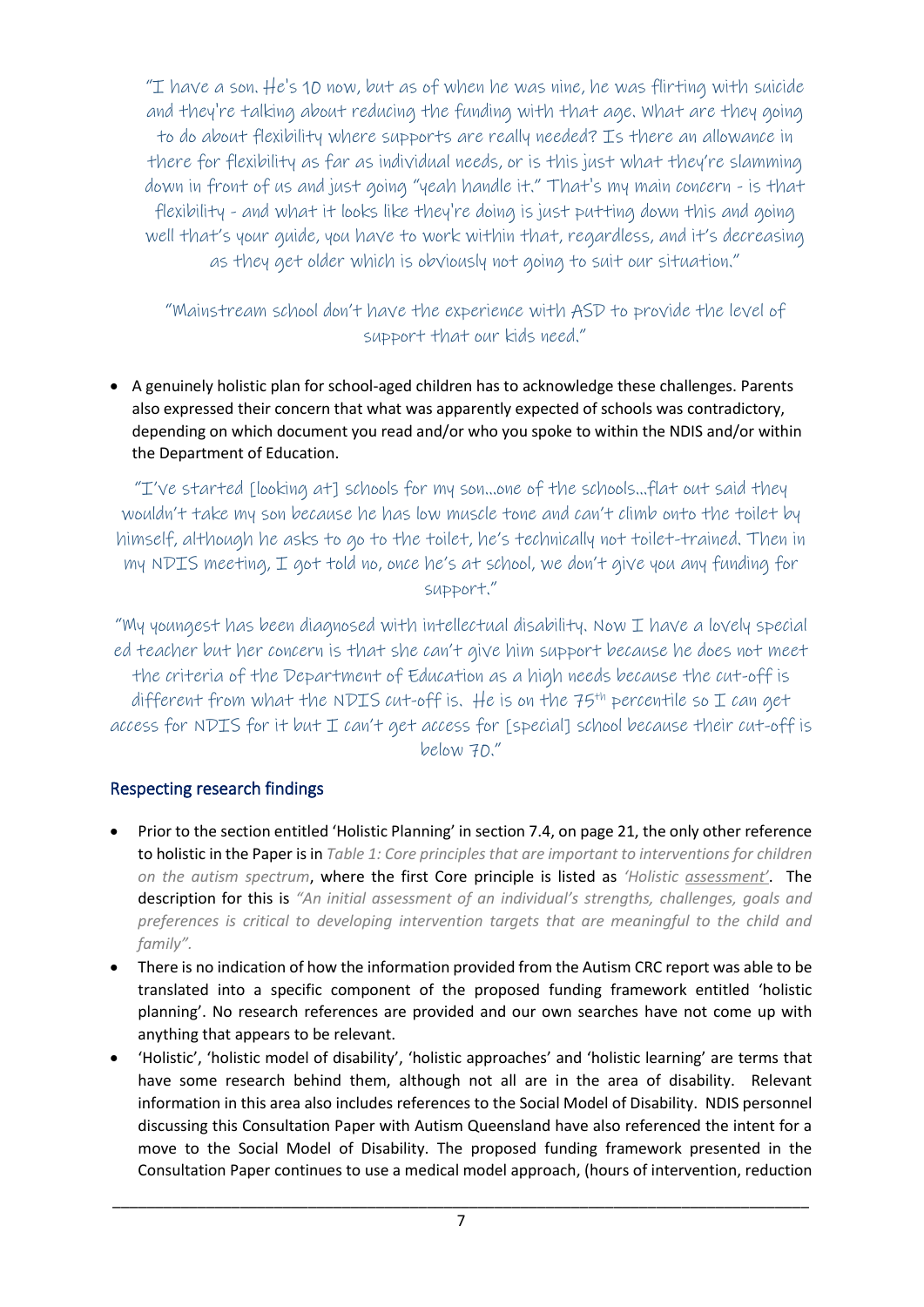of behaviours of concern) creating a disconnect between the use of the term 'holistic' and the funding model.

• Information on the depth, complexity and frequency of challenges at school is readily available and needs to be considered within the context of providing genuinely 'connected and interrelated' planning for children on the autism spectrum.

### Respecting clinical experience of disability sector workforce

The proposed model is operationalised in approaches and terminology that focus on impairments and a medical model.

- The enactment of what is referenced in the model as 'holistic planning' contradicts the Consultation Paper's own description and detail on what this is: *All early childhood intervention supports must be connected and interrelated to the child's life and in the context of the families/care giver role.*
- Everything about holistic planning after this sentence in the Paper is about what each sector (but primarily the NDIS) includes and excludes (primarily excludes) as its responsibility. There is:
	- no discussion on how connections between service systems and sectors will be created and maintained,
	- **no** information on effective governing of the NDIS, Education, Justice, Health, Mental Health, Early Childhood and other relevant sectors to address how to overcome siloes and ensure that every child and family is appropriately supported,
	- **no** recognition that such divisive responsibilities make it likely that children and families will fall between the gaps,
	- **no** acknowledgement that it is exhausting, distressing, overwhelming and incredibly unsupportive for families to constantly deal with the message of 'You'll need to talk to [insert relevant government department] about that, that's not our responsibility'.
- Holistic planning should mean the child and family move seamlessly between the supports offered by each sector without having to be concerned about whose responsibility it is and how to navigate this.
- As stated in the Consultation Paper's definition, "*Holistic planning considers the full environment of the child and family which includes all of the supports that are available to the child and family."* The only 'consideration' of the family in the subsequent representation of holistic planning in the Paper is a regular message of 'it is reasonable to expect families and carers to provide this support'. There is:
	- no reference to family-centred practice,
	- **no** recognition of the toll on parents and carers who are constantly being seen as a de facto therapist, teacher and support worker,
	- **no** context that while it may be appropriate to expect such support from a parent in one area, the expectation that this will occur in all other areas of the child's life (regardless of other children in the family with or without disability, other family responsibilities, parental employment) is unmanageable and distinctly different from the experience of parents of children without disability,
	- **no** mention of how parents' perspectives will be gathered and included in the holistic plan.
- Autism Queensland spends considerable time supporting the families of children who are, or should be, attending childcare and school. We have in-depth knowledge of the difficulties and gaps that exist in the mainstream Early Childhood and Education systems. We acknowledge the NDIS cannot address all that is lacking within these systems. However, refusing to respect the fact these difficulties and gaps exist and can lead to horrendous outcomes for children is actively unethical, particularly when there is no evidence the NDIS has sought detailed information from practitioners and advocates, nor is it pursuing any proactive strategies – as a fellow government department – to address these issues.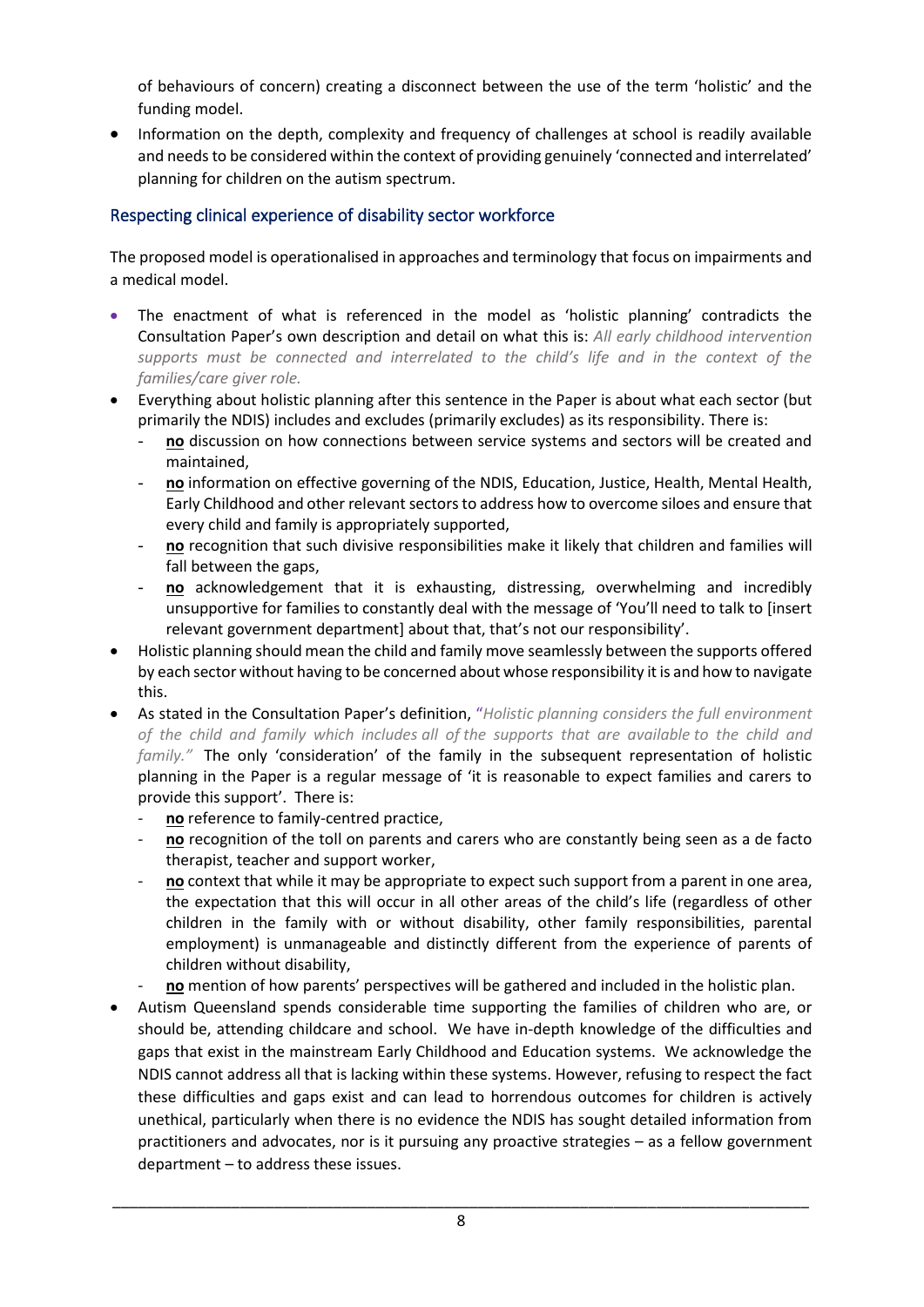• The apparent lack of communication between NDIS representatives and Department of Education (DoE) personnel is extremely concerning. If nothing else, there should be constant discussion and updating on where the jurisdiction and responsibilities of each ends, with examples and consideration of potential impact for children where these divisions are problematic.

## **KEY ACTIONS**

- ➢ **Focus on working together with established services and prioritising collaboration.**
- ➢ **Consider 'team around the child' instead of 'holistic planning'.**

## Section 2: Reasonable and Necessary

- 4. The consultation paper outlines specific principles that the NDIS considers for young children with autism as early intervention best practice for young children on the autism spectrum… Is there anything you would like to add?
- 5. The consultation paper outlines specific standards that the NDIS considers for young children with autism considers as early intervention best practice for children on the autism spectrum…. Is there anything you would like to add?
- 6. "Reasonable and necessary" is a term from our legislation. Appendix one of the consultation paper includes case studies which might be used to explain reasonable and necessary…….
- 7. Do you have any other feedback about how we explain "reasonable and necessary?"

## **Respecting family's perspectives and experience**

The case studies are not helpful and cause more confusion for families.

"What if they haven't developed the skills, what flexibility is there?"

### **Respecting research findings**

### **There is no reference to Family-Centred Practice as a guiding principle.**

• The Reimagine Early Childhood National Action Plan to 2030 (ECIA, 2020) presents wellresearched information, which includes co-design with families, to cite sound principles of early intervention best practice, including: 'Supported families lead to healthy communities, which in turn provides a social and economic dividend for the Australian community… enable the building of family capacity and the achievement of the very best outcomes for families and their children' (p 3).

#### **The principles do not promote early access to specialised intervention as soon as possible to limit the trajectory of disability.**

- The importance of specialised timely early intervention for young children on the autism spectrum is well documented (Clark, Vinen, Barbaro, & Dissanayake, 2018; Dawson et al., 2012; Estes et al., 2015; Green et al., 2017; Hurth, Shaw, Izeman, Whaley, & Rogers, 1999; National Research Council, 2001; Woods & Wetherby, 2003),
- Many studies have also found that children on the autism spectrum who receive intervention prior to the age of 48 months make greater improvements than older children who enter these programs in later years (Harris & Weiss, 1998; Sheinkopf & Siegel, 1998),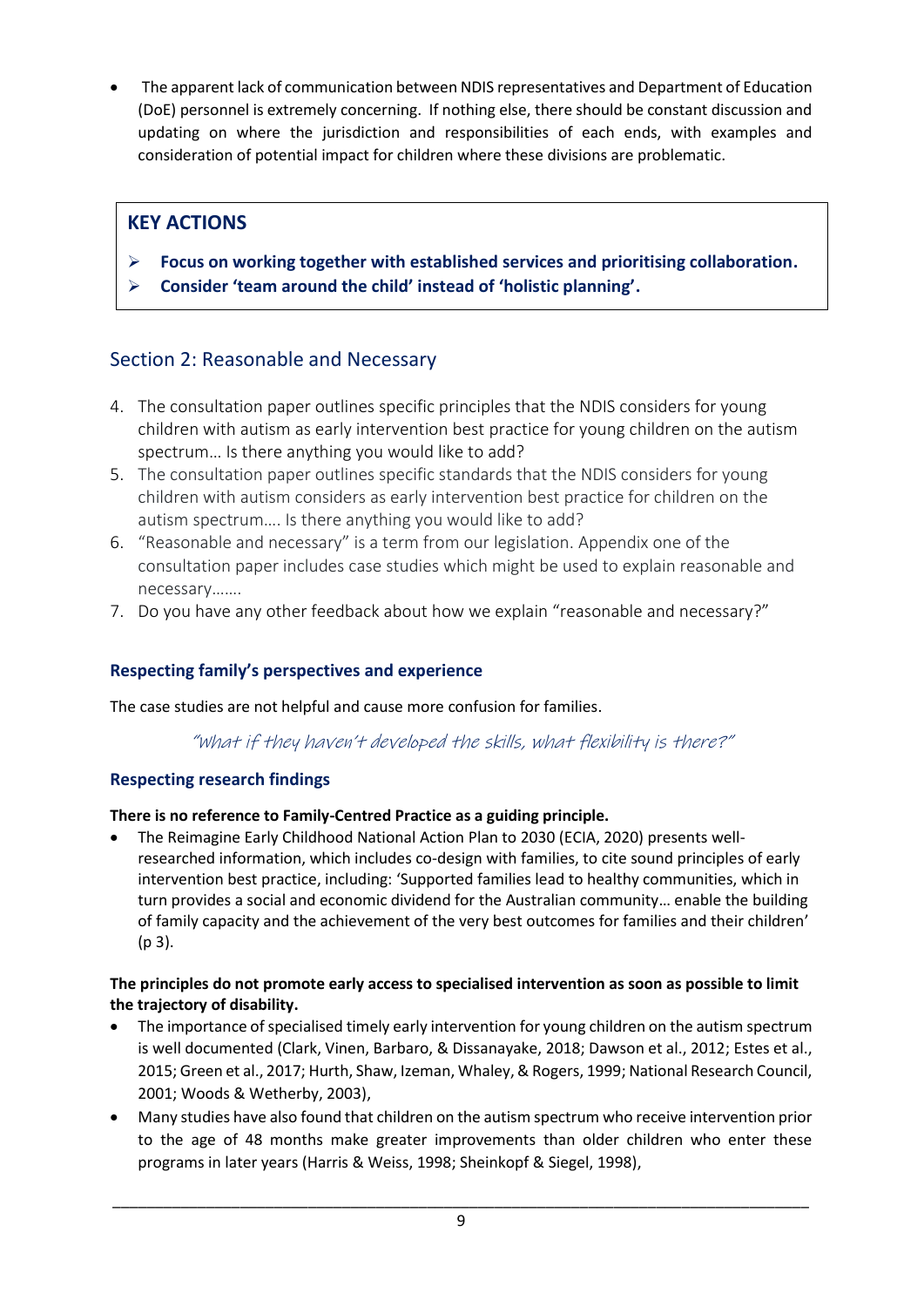• Further research (Clark et al., 2018) also shows that children receiving appropriate early intervention demonstrated better verbal and overall cognition and were more likely to attend mainstream school and required less ongoing support, than children who accessed support later.

#### **The "indicative levels of funding" approach outlined in the paper does not correspond with best practice principles.**

- Proposed funding for supports according to therapeutic line items, focuses on clinical intervention provided in a setting that does not include naturalistic environments,
- Indicative levels of funding are a direct contradiction to the Autism CRC recommendations.

#### **There is contradictory information in the paper relating to the amount of recommended intervention and the delivery characteristics of intervention.**

- Neither amounts nor delivery models of intervention should be included in the Paper recommendations. These decisions are for families and clinical teams to decide, based on therapeutic models and functional needs**.**
- The Autism CRC report did not consider matters of funding and should not be used to assert a levels-based model.

#### **Respecting clinical experience of disability sector workforce**

#### **Generalist intervention through Early Childhood Early Intervention (ECEI) partners Short Term Early Intervention (STEI) is not appropriate: early intervention standards outlined must also apply to NDIS and partners as part of an intervention pathway.**

- The Consultation Paper states, "Many children on the autism spectrum will benefit from short term early intervention that is delivered through our early childhood partners and may never need to become participants of the Scheme" (Informing Reasonable and Necessary Supports: Our legislative decision, p. 17)
- Autism Queensland would like to see the research and data to substantiate this statement.
- None of the information about STEI by ECEI Partners gives any indication that the same principles and standards that apply to autism interventions delivered by providers will be used to measure and evaluate the effectiveness of those Partners in their delivery of STEI.
- The specification that this STEI is generally up to 12 months and "If the child develops more severe and persistent functional impacts, they may access another period of short term intervention…" presumably for another 12 months, is deeply concerning.

It is unacceptable for a child on the autism spectrum to have delayed access to targeted and specialised early intervention.

### **KEY ACTIONS**

- ➢ **Consider lived-experience of families – refer to Appendix 1: Case Studies.**
- ➢ **Engage in co-design for developing policy changes.**
- ➢ **Individual planning and funding are essential.**
- 8. Below is an example of a table we might use to explain Indicative level of funded support for children on the autism spectrum under 7. Does this table clearly explain the indicative levels of funded supports?

#### **Respecting family's perspectives and experience**

Families are experiencing distress both mentally and financially.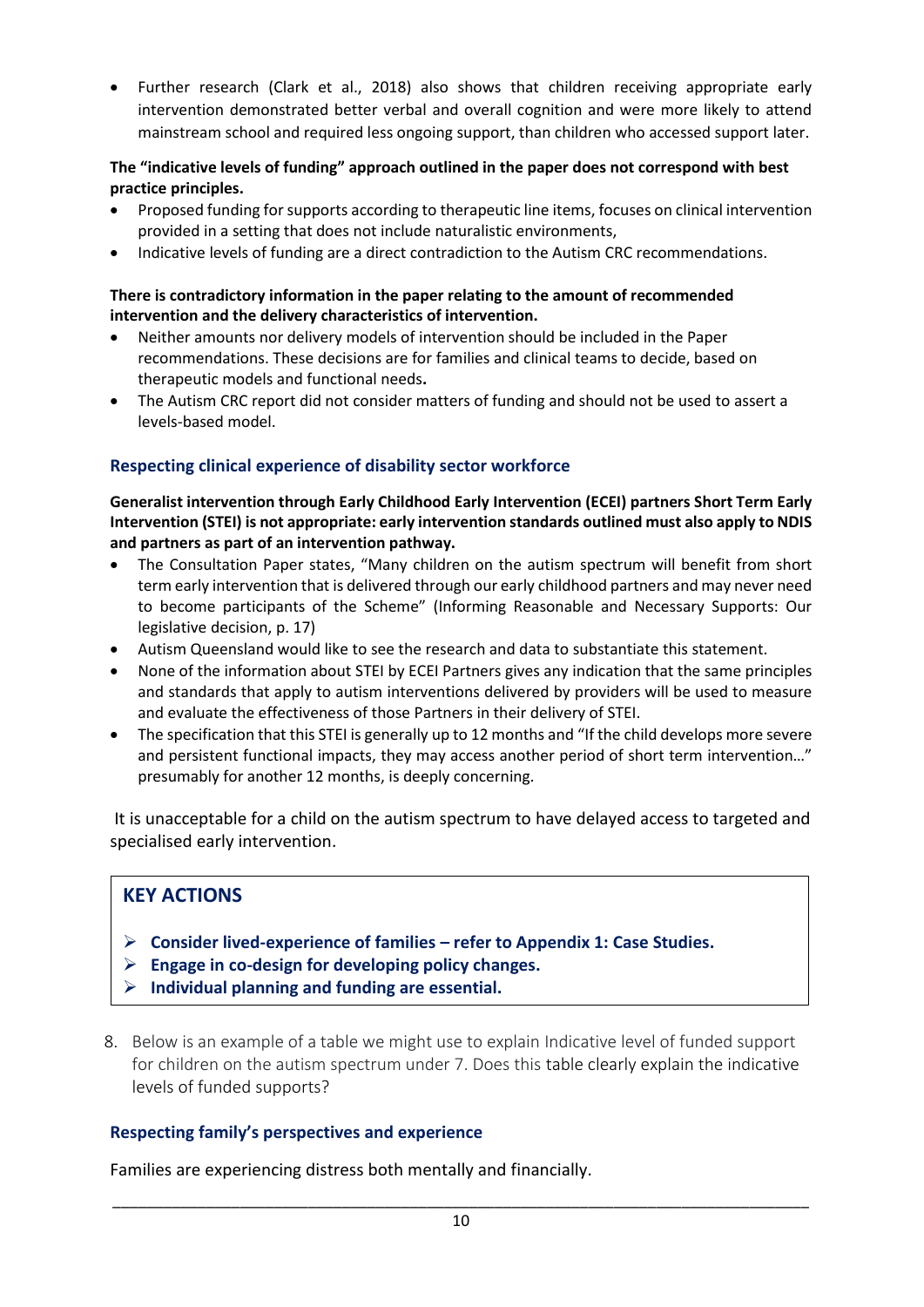"Looking at the table and the funding, families are going to be under more financial pressure to be able to access therapy."

"It (reduced levels of funding) is determinantal to the parents and the child. They should give sufficient funding …. and let the current enrolment continue for at least a couple of months so parents can plan support for the child, so they are not left without support."

"From the day we received (our child's) diagnosis to now, there have been many many hurdles. We have had a lot of doors shut for us and have tried to stay positive and have been trying our best to get… the support he needs…an unpleasant experience and  $\ldots$   $(1)$  do not look forward to confrontations"

- Mothers of children on the autism spectrum have been found to have lower levels of psychological well-being than parents of children with Down Syndrome and Fragile X Syndrome (Abbeduto et al. 2004). These high levels of parental stress have been found to be associated with the behaviours of concern of children on the spectrum (Osborne, McHugh, Saunders, & Reed, 2008) and the severity of the child's autism symptoms (Duarte, Bordin, Yazigi, & Mooney, 2005).
- Additionally, some cohorts may also face unique challenges in supporting their child on the spectrum (e.g., families living in rural locations, and those from low socio-economic, CaLD, or Indigenous backgrounds).

"I just think this is all so generalized, for a disorder that is supposed to be so individualized, it just doesn't make sense."

"I think every child is different and you can't go by a table".

"Every child should be assessed on their individual need.... each child is different".

In terms of whether the information presented in the tables was clear, many parents expressed confusion when examining these:

"What is my child is between 2 or 3 areas at the same time? Are they going to add up the funding? I mean if she qualifies for more than one area?"

"They haven't shed any light on what core funding would look like."

"Is there any correlation of funding levels to the ASD 1-3 DSM levels given from a diagnosis?"

"I have a question regarding what constitutes an area of need. How specific is this?"

"Would be good to have high, medium and low defined as it means different things to different people."

• No information about the indicative levels of funding is provided in the easy-read version of the Consultation Paper which makes Question 8 discriminatory.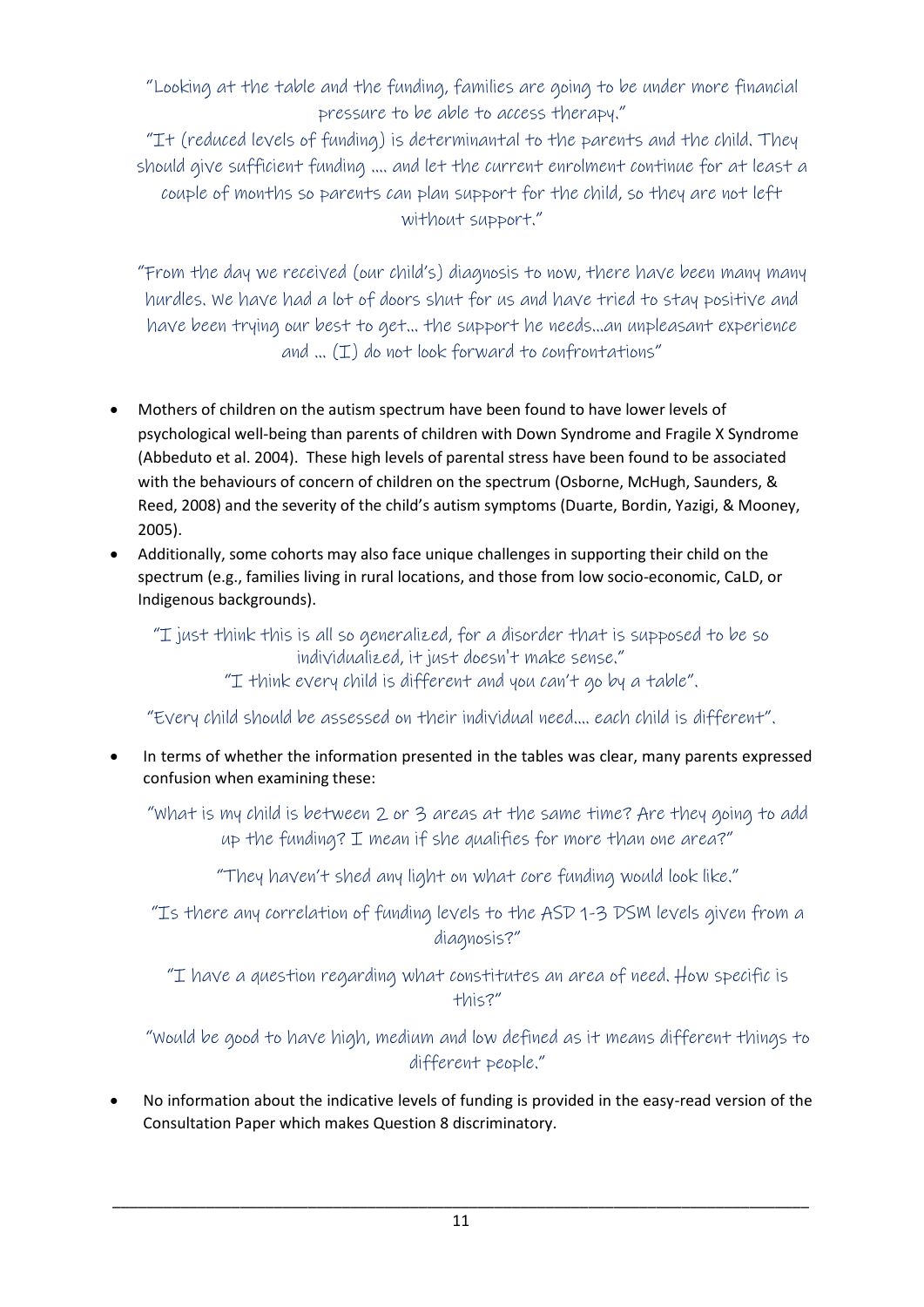#### **Respecting research findings**

#### **Indicative levels of funded support are not appropriate.**

- While the indicative levels of funded supports are explained, any form of rationale to underpin these funding levels in Table 2 (page 27) and Table 3 (page 29) is not provided.
- The Autism CRC report found that there was **inconclusive evidence to determine whether the amount of intervention influenced the effectiveness of the intervention**. However, this finding did not provide clear evidence on the minimum or maximum amount of intervention required to achieve effectiveness, nor the ideal frequency or duration of the intervention program. Consequently, this finding did not provide a rationale for the proposed funding levels, nor a rationale for reduced funding which may effectively be the outcome for many children with high support needs if these funding levels are implemented.
- The Autism CRC report provided information on the intervention types that are most likely to be effective. For example, Table 6 on page 73 of the Autism CRC report shows that studies (mostly of moderate quality) on *Early Intensive Behavioural Interventions* (EIBI) demonstrated effectiveness in improving the social-communication skills, expressive and receptive language skills, cognitive skills, motor skills, adaptive behaviours skills, school/learning readiness and academics skills of children on the autism spectrum. Thus, EIBI was found to be one of the most promising of the reviewed interventions. However, these conclusions were based on a review of studies (Peters-Scheffer, Didden, Korzilius, & Sturmey, 2011; Reichow, Hume, Barton, & Boyd, 2018) that involved implementation of this intervention at intensities ranging from 12.5 hours to 40 hours per week for periods ranging from 3 months to 3 years (see pages 486-487 of the report). This type of intervention would not be available at the proposed funding levels.

#### **The complexity of needs for children on the autism spectrum is not considered, including many with co-occurring conditions requiring supports.**

- The descriptions of children in these tables do not reflect **the complexity nor the intensity of needs of the young children on the spectrum** typically seen by service providers. This complexity relates to factors including, but not limited to, co-occurring conditions and behaviours of concern, which are highly prevalent in this population, in addition to the many and varied demands on families that can impact their capacity to support their child on the spectrum (e.g., rural locations, low socioeconomic, CaLD and Indigenous backgrounds and the support needs of other children, other family members on the spectrum, elderly or unwell family members).
- Australian Bureau of Statistics (ABS) data (2017) indicates that two out of three people on the spectrum have profound or severe disability.
- Lai et al (2019) reported that co-occurring mental health conditions are more prevalent in the autism population than in the general population.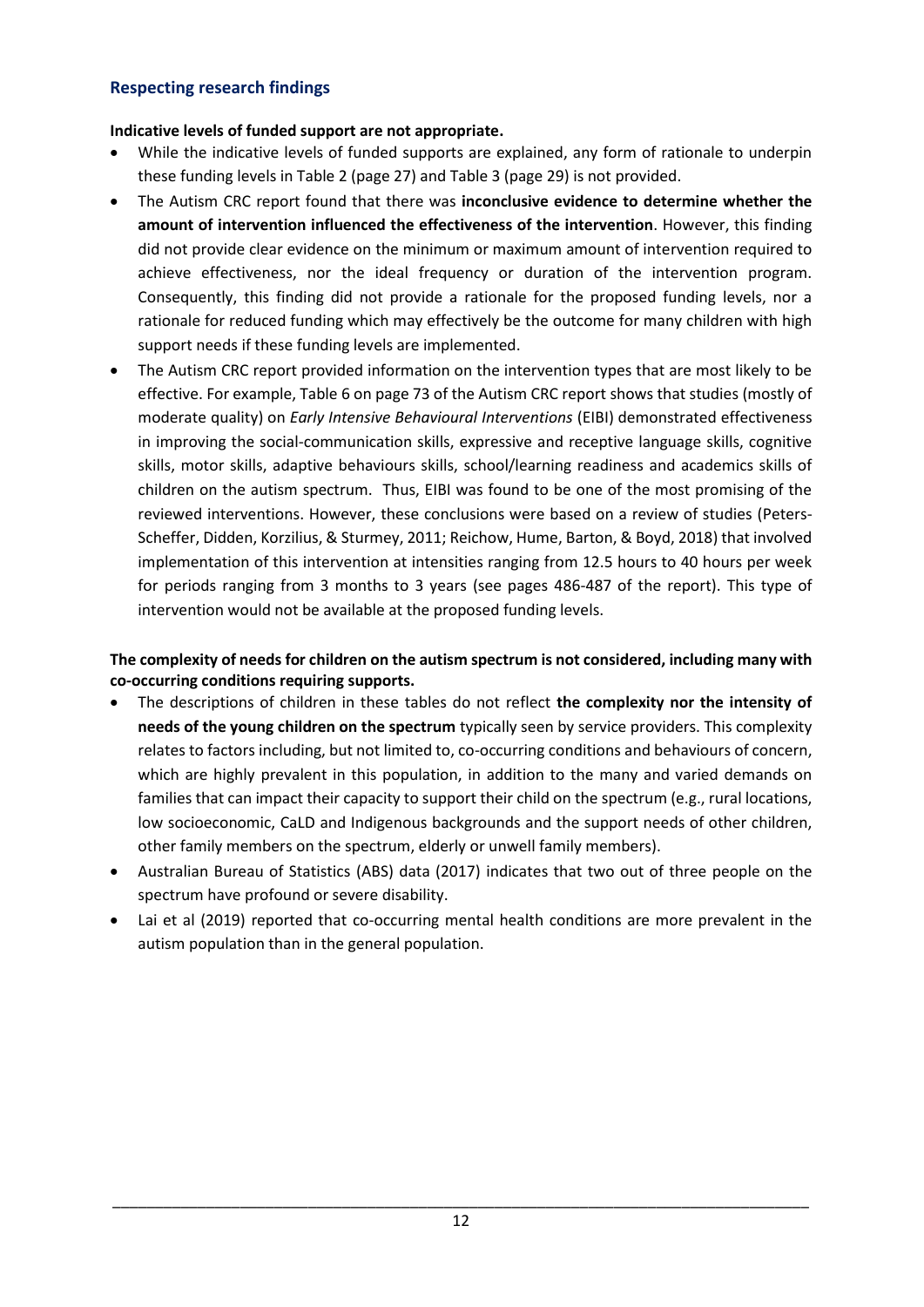

- Norrelgen et al (2015) found the proportion of children on the autism spectrum diagnosed at an early age who had not developed phrase speech during the preschool years was about 25%.
- Soke et al (2018) found that over 95% of young children (aged 4- 8 years) had at least one cooccurring medical and/or behavioural condition.

#### **Respecting clinical experience of disability sector workforce**

- It is inappropriate and irresponsible to consider that indicative levels of funding are an appropriate way to "operationalise" the finding from the Autism CRC report.
- There are many variables that go into how much support a child/family may need to help them thrive. 'Functional need' is one of these variables, but it is only one of many. It is highly likely a child with a high area of need in one 'area' only will not thrive unless intensive support is provided. Conversely, it is highly likely a child with 'three high areas of need' may require less intensive support.
- Addressing this complexity was the great promise of the NDIS with 'reasonable and necessary' supports provided to a child based on their individual circumstance, and not on how they fit to an arbitrary slicing up of human complexity. The existence of 'levels' is a return to an old and discarded model and will simply not facilitate the right level of support to the right child/family based on the right information.

### **KEY ACTIONS**

- ➢ **Include options for intervention that focus on:**
	- **Targeted and specialised early intervention**

services. What do we need to consider in those situations?

- **Parent capacity building**
- **Community access**
- $1<sup>1</sup>$  There exists we can individual so cale during first plans, or where plans reduce in value due to the impact of mainstream - **Responsiveness to individual needs.**

**It is rejected that initial plans will require "extra" supports and then reduce over time support needs are required across the life span.**

#### **Respecting family's perspectives and experience**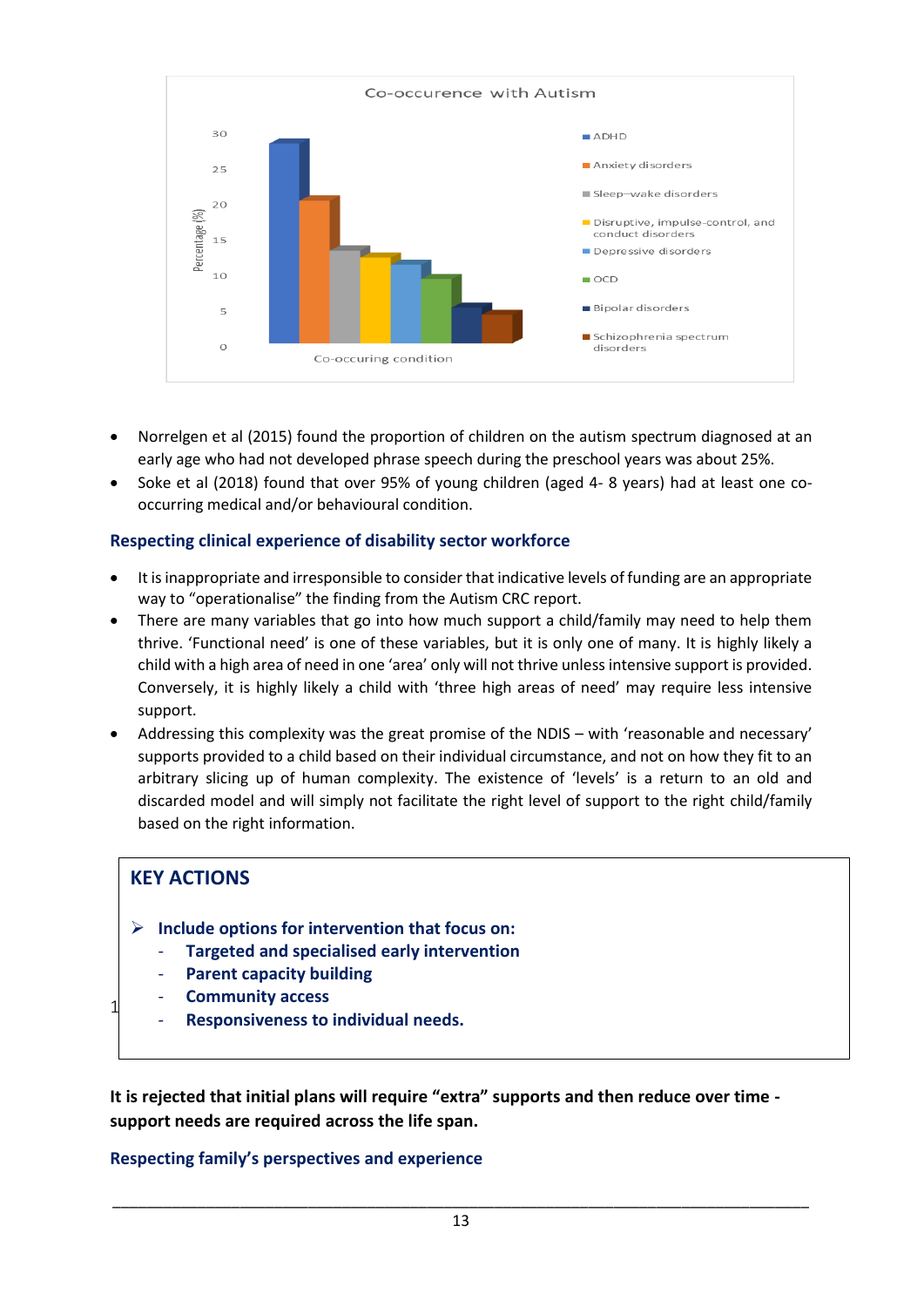"I don't think it [support I would like to access] is [represented by the NDIS paper]. Mine [my child] is only very little, but it's starting to look like that. I've only just had his review meeting again, we're talking about things, some of the supports that  $I$  would like.... So I want to like to put things in place now, so that when he gets to the teenager years, you've got the tools, and the know-how to do that. But I think the message is, as they get older, they should need less intervention, but they [NDIS] don't understand that as their life changes and the different stages arrive, they might need more support based on, you know, teenage years are quite a big group of years, and you know, you've seen teenage suicide, all that sort of stuff. They don't seem to be putting some emphasis that, especially anxiety, all that sort of stuff. It seems to be we're just going to look at, you know to 12 years, and then that's it. It seems to be they just want to reduce the funding, but don't necessarily look at -Well, what is happening in the life cycle or I would say actually at that stage they might need more funding."

"I haven't worked for 2 years due to my child and school avoidance/ running away. We can't access her therapies without NDIS support. It's a spinning cycle."

"My husband and  $I$  feel the economic pressure as we don't know what our son's independence will be like in the future so it feels like more pressure on us to set aside a good nest egg for his future (and our other child of course).. But also we want to present and provide the best support for him now. Therapy support helps to spread the load."

"I'm finding mine (child) needs MORE support the older she gets as life gets more complex."

"I fear (for) when my eldest hits puberty and high school."

"My son needs more support as his needs change and become more complex due to the gap in his skill set widening as he gets older."

## **Respecting research findings**

Evidence **suggests early childhood programs and schools are currently struggling to successfully include students on the spectrum**. Many families change schools frequently in search of an early childhood program or school that could meet their child's needs, while other families elect to home school. In response to a Queensland-wide survey (Autism Queensland, 2017) 731 parents of children on the spectrum and 59 adults on the spectrum answered this question: *"Has your child/have you ever had to change early education programs/ schools because the early childhood program/school wasn't the right fit for him/her?"* As can be seen in this graph, many parents had changed early childhood programs and schools because they did not suit their child's needs. Furthermore around 30% who had changed schools, had done so more than once, with some changing schools up to 7 times.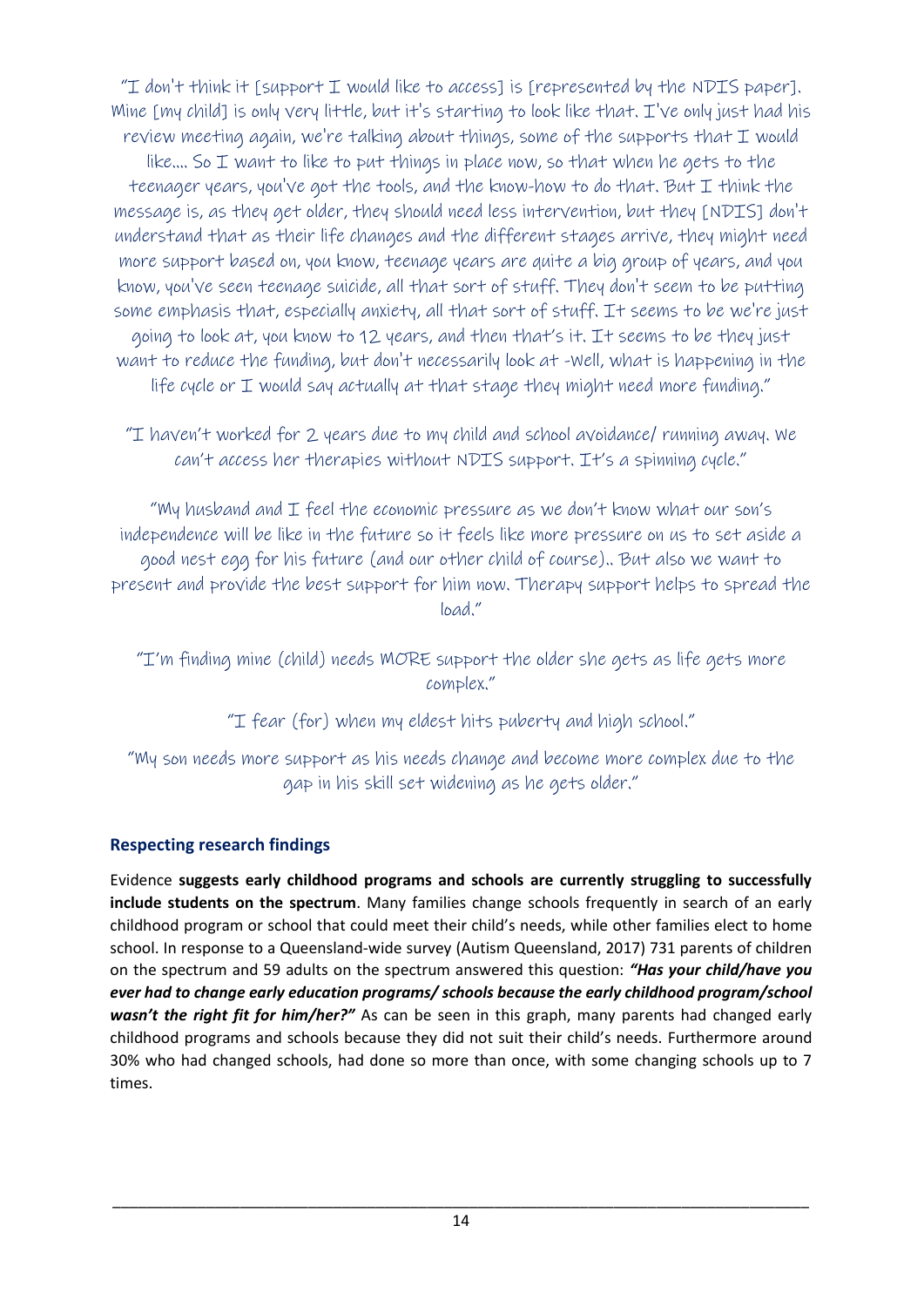

• Some parents answered an optional open-ended question about their reasons for changing early childhood program, which were coded as follows:



#### Examples of parents' comments regarding changing early childhood programs:

"[We] Changed childcare centre due to lack of concern for my son's mental wellbeing. My child was being excluded from activities as it is difficult for him to understand or communicate with others. No support offered to him in the centre."

"My child's behaviour was too difficult for centre to manage"

"early childhood staff did not understand child's needs and don't go through with what they say they will implement."

• The reasons for changing schools, as indicated by coding parents' responses to open ended questions, are shown in the graph below: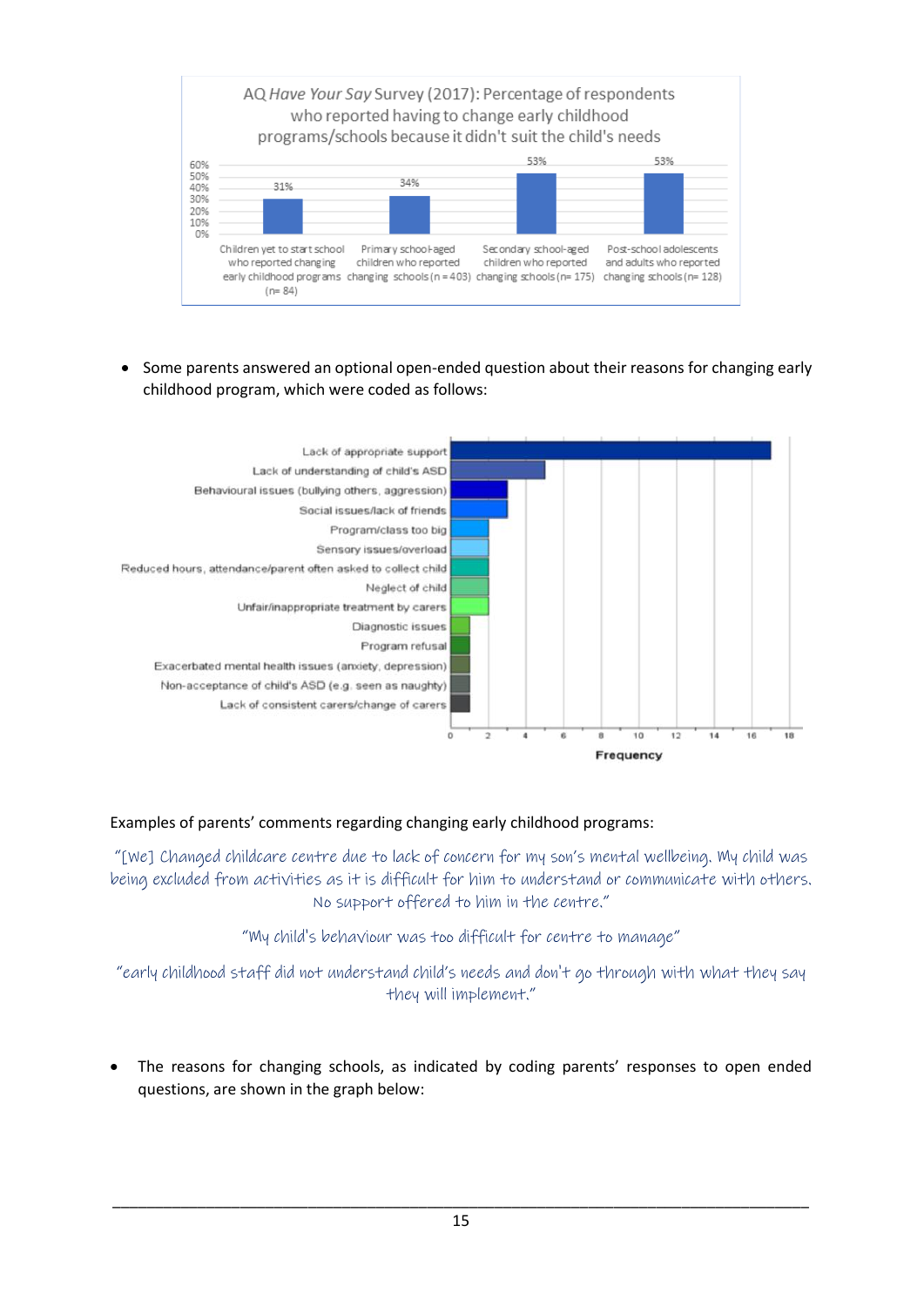

As indicated, schools were not a good fit for many reasons, the most being the lack of appropriate support for students on the spectrum in schools, bullying by other students, and a lack of understanding of the student's autism. This comment from one of the parents typified the experiences of students on the spectrum:

"We have tried several schools that said they could support my son, but they could do very little for him and he could not continue attending. He could not cope with the social environment of school and was not able to perform his calming rituals and behaviours. We left 4 schools in 3 years, not staying longer than 1 term in each. He was bullied more than enough at each school. The social pressures caused severe depression. Home education worked for a short time, but his symptoms were debilitating, and we had to find a school that could take him on. We moved the family to the city to find a school fit."

- **With regard to the assumed reduction in the value of plans due to the impact of mainstream services such as schools,** it should not be assumed the support needs of children on the spectrum will decrease when they begin school for the following reasons:
- Autism Spectrum Disorder is by defined by the Diagnostic and Statistical Manual of Mental Disorders. 5th ed. as a **lifelong condition** (American Psychiatric Association. 2013).
- **When children on the spectrum transition into school, they are challenged by increasingly complex social environments, the need for independence academic demands**. For this reason, many children receive their autism spectrum disorder diagnosis when they start school as it becomes more obvious they lack the behavioural flexibility and social communication skills to adapt to this more complex environment.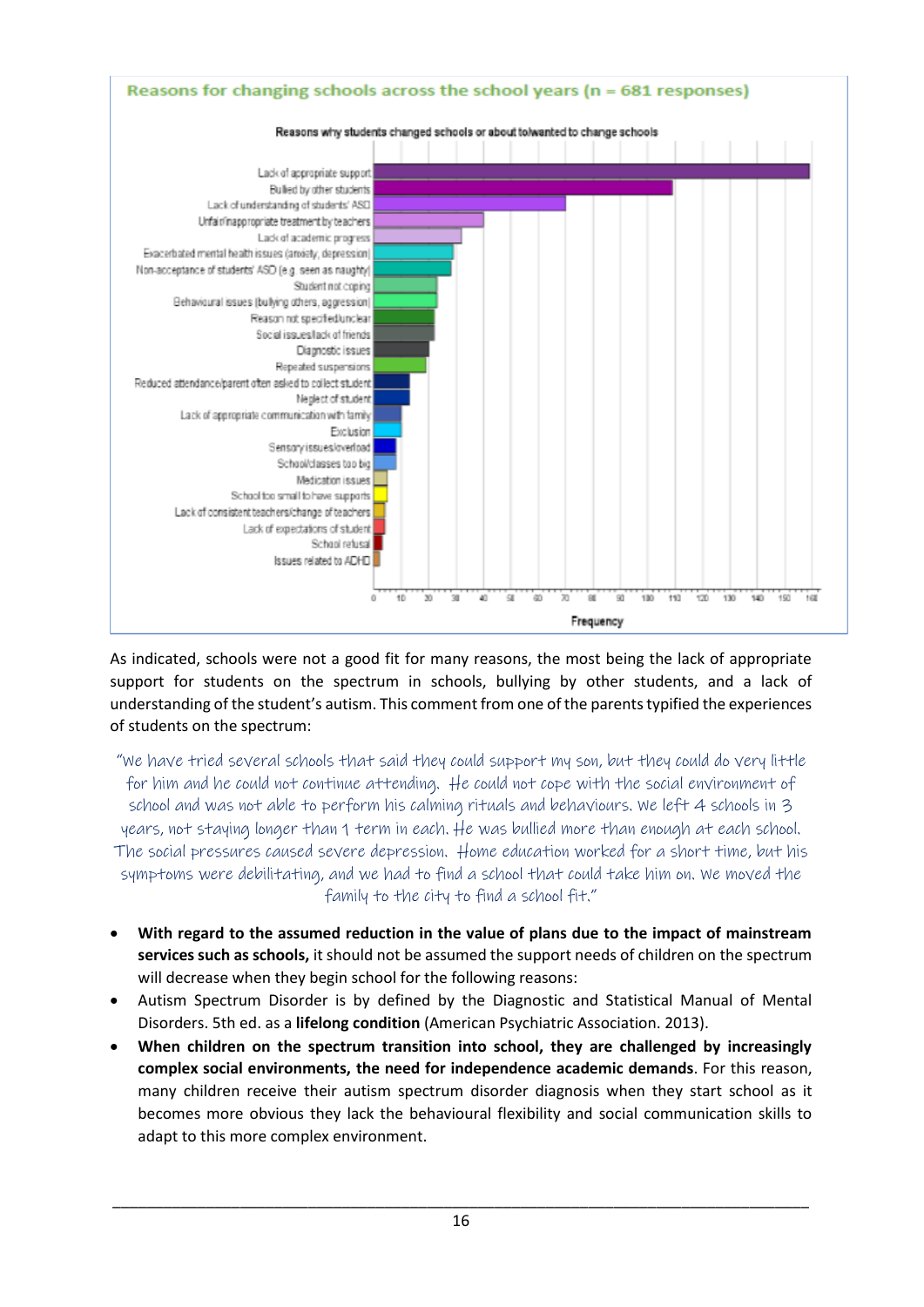The graph below from Autism Queensland's 2017 *Have Your Say* survey of 790 children and adults on the spectrum, the age of diagnosis peaked at 5 years.



It therefore should not be assumed their support needs will decrease when they reach school.

- ABS (2017) indicates that of the young people (aged 5-2020 years) with autism who were attending school or another educational institution, 83.7% reported experiencing difficulty at their place of learning. Of those experiencing difficulties, the main problems encountered were fitting in socially (63.0%), learning difficulties (60.2%) and communication difficulties (51.1%). While it is the responsibility of schools to support the learning of these children, they often require interventions from other services to further develop their social and communication skills.
- Better management of the mental health of children on the autism spectrum during the school years is especially important to reduce progression into more serious mental health conditions in adulthood. The prevalence of mental health conditions in adults on the spectrum can lead to outcomes which are devastating for the individuals themselves, and expensive for society as a whole. For example, Paquette-Smith, Weiss, and Lunsky (2014) reported a 36% suicide attempt rate in 50 autistic adults, greatly exceeding the 4.6% general population lifetime prevalence rate. Autistic adults have been found to be over 10 times more likely to be admitted to a psychiatric hospital than neurotypical people (Weiss et al., 2018).

The graph below (Autism Queensland, 2017), shows mental health issues of children on the spectrum increase substantially as they grow into adulthood.



While early intervention is crucial for young children on the spectrum, older children and adolescents on the spectrum will continue to need support. This is particularly the case at times of transition into more complex environments.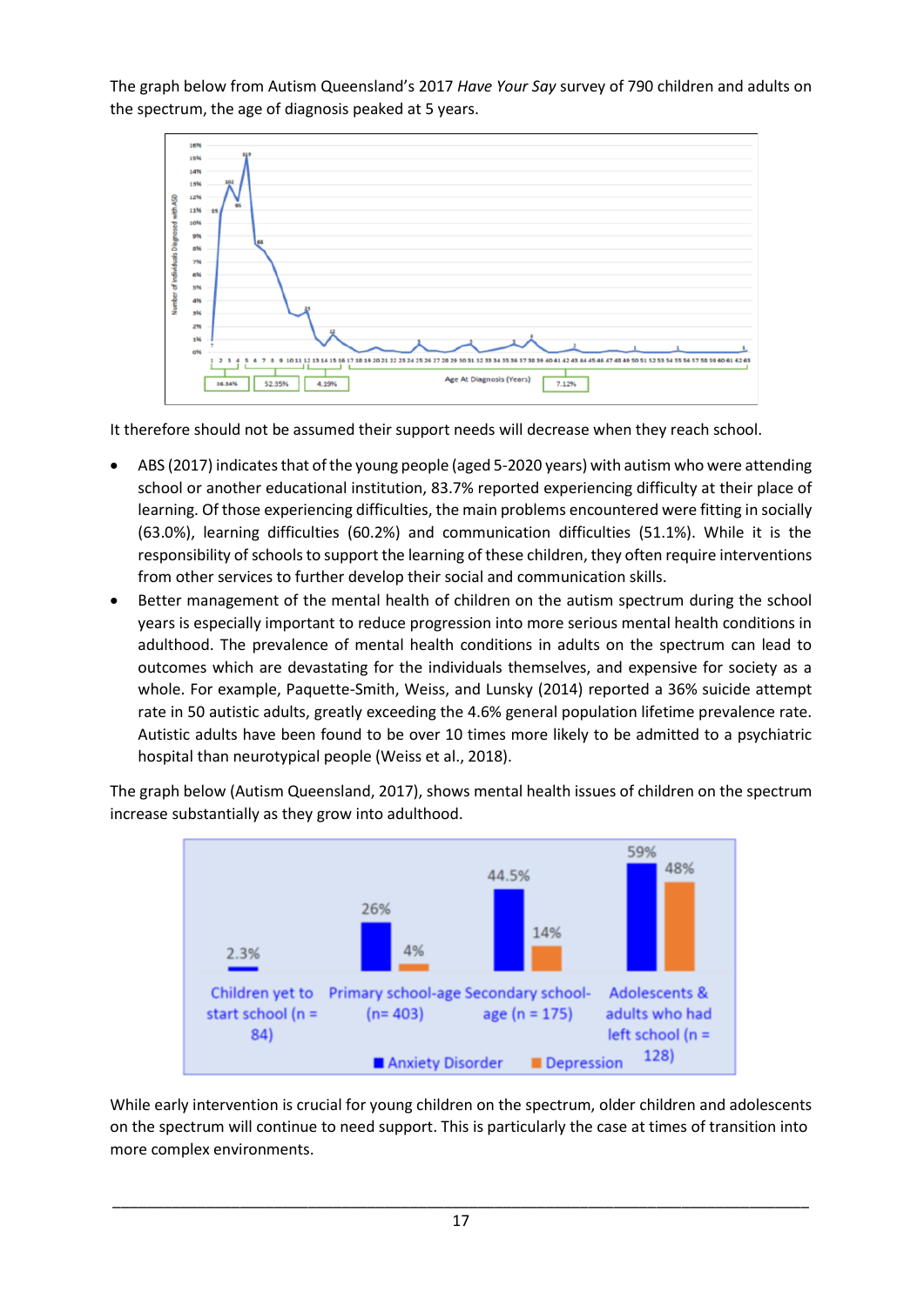#### **Respecting clinical experience of disability sector workforce**

- Autism Queensland's experience reflects the above research. Considerable time is spent supporting families around issues at school – children who are being bullied, children who are refusing to go to school, children who are on 'managed attendance' so only allowed to attend for shortened hours (often as minimal as an hour per day), parents who are being called nearly every day to come and collect their child, children being continuously suspended, and children whose behaviour presents challenges to the school that cannot be managed safely.
- These needs cannot be adequately addressed by schools whose primary focus is, understandably, educational outcomes.
- Mainstream services require additional supports to achieve successful supports for children on the autism spectrum. This is due to factors directly related to the impacts of a child's disability. This can be achieved through appropriate, individualised funding for provision of services.
- Substantial input is required to provide education for these mainstream services providers on autism and ways to include these children. Additionally, substantial input is required on ways to support the needs of individual children on the spectrum from service providers who specialise in autism.

## **KEY ACTIONS**

- ➢ **Offer individualised planning and support, based on actual needs of participants.**
- ➢ **Change focus of policy to recognise life-long nature of autism and build in flexibility to increase funding promptly when it can be foreseen this would be of benefit.**
- ➢ **Support providers to support mainstream agencies.**

### Section 4: Supporting Parents and Carers to Exercise Choice and Control

- 11. We want to support children and parents in implementing plans using the Autism CRC research and best practice. In [Section 8.2](bookmark://_8.2_Improving_participant/) there is a suggested list of questions for parents and carers. These can be used to understand different interventions and whether and how a provider is applying best practice. … Are these questions helpful for parents and carers when selecting providers?
- 12. What other guidance or tools do families need to feel confident to implement plans in line with the Autism CRC research and best practice?

### **Choice and control are limited by the NDIS' misinterpretation of the Autism CRC report**

#### **Respecting family's perspectives and experience**

"I feel like they want us to think we have control and choice but really they want to control and choose the interventions etc we access."

"I just see so many new ideas and different ways of therapies coming up. And I'm constantly thinking, is this actually going to be covered by our NDIS is funding, how is the NDIS going to be adaptive and quickly be able to move on the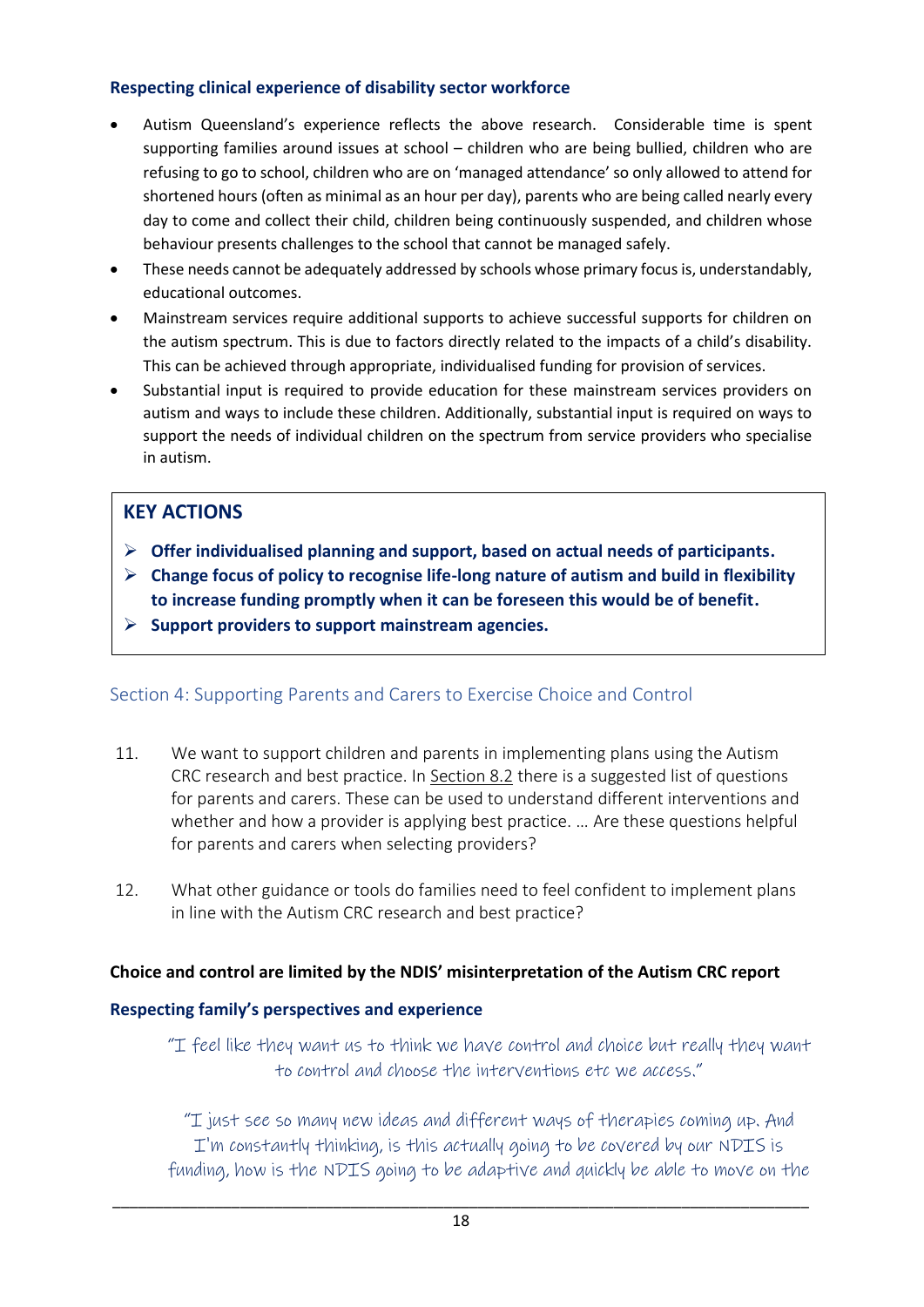best way to support our kids, if the therapies have to have all of this research behind it, I just, I'm more concerned just about people having new fabulous ideas all the time that are working, and how is the NDIA going to move quickly enough to adopt those?"

"You can't have choice and control if your budget does not allow for appropriate interventions/ activities."

### **Respecting research findings**

The Autism CRC report has limitations and subsequent restrictions to application across all early childhood interventions:

- No consideration of interventions that are primarily delivered to support the mental health outcomes of children on the autism spectrum,
- No consideration of interventions that primarily focus on supporting the needs of the family rather than those of the child on the autism spectrum,
- No consideration of interventions primarily designed for use with children with comorbid visual, hearing, or physical disabilities,
- A focus on intervention categories and practices, and not techniques. For this reason, the review does not include some widely used intervention techniques that have been deemed as evidence-based in previous reviews.
- Reviews of interventions were excluded because they did not include one clinical trial and/or controlled clinical trial.  This meant that reviews of interventions based solely on Single Case Experimental Designs were not included. Yet, interventions such as visual schedules and work systems have been supported in other evidence-based reviews which include the evidence supported by Single Case Experimental Designs.
- The Autism CRC report and the Paper fail to adequately examine intervention intensity. 'Early Intervention for Children with Autism Spectrum Disorders: Guidelines for Good Practice' (Prior & Roberts, 2012) is a standout paper on best practice guidelines and remains current and useful in its ability to inform policy and practice. Of note, this paper discussed amount of intensity for best practice intervention.

### **Respecting clinical experience of disability sector workforce**

- Supporting parents and carers to exercise choice and control requires their access to relevant information.
- For many years, early intervention service providers have worked collaboratively with parents on strategies they can implement at home, with the aim of generalising newly acquired skills to the home environment. However, an over-reliance on parents to provide the bulk of interventions for their child on the autism spectrum has the potential to increase the stress levels of these families which are already known to be high.
- The case study on pages 43-44, suggests that interventions delivered by parents will form a substantial component of the child's early interventions supports. The example suggests that 14 hours per week of intervention will be provided by parents (2 hours per day). This increased burden will prevent workforce participation and contribute to poverty.
- There is a risk of harm as the model proposed disproportionately disadvantages children whose parents lack the capacity to provide these interventions at home and is therefore fundamentally inequitable.
- A family's capacity to exercise choice and control, and therefore to adequately support their child on the spectrum may be reduced for many reasons (including financial constraints, and the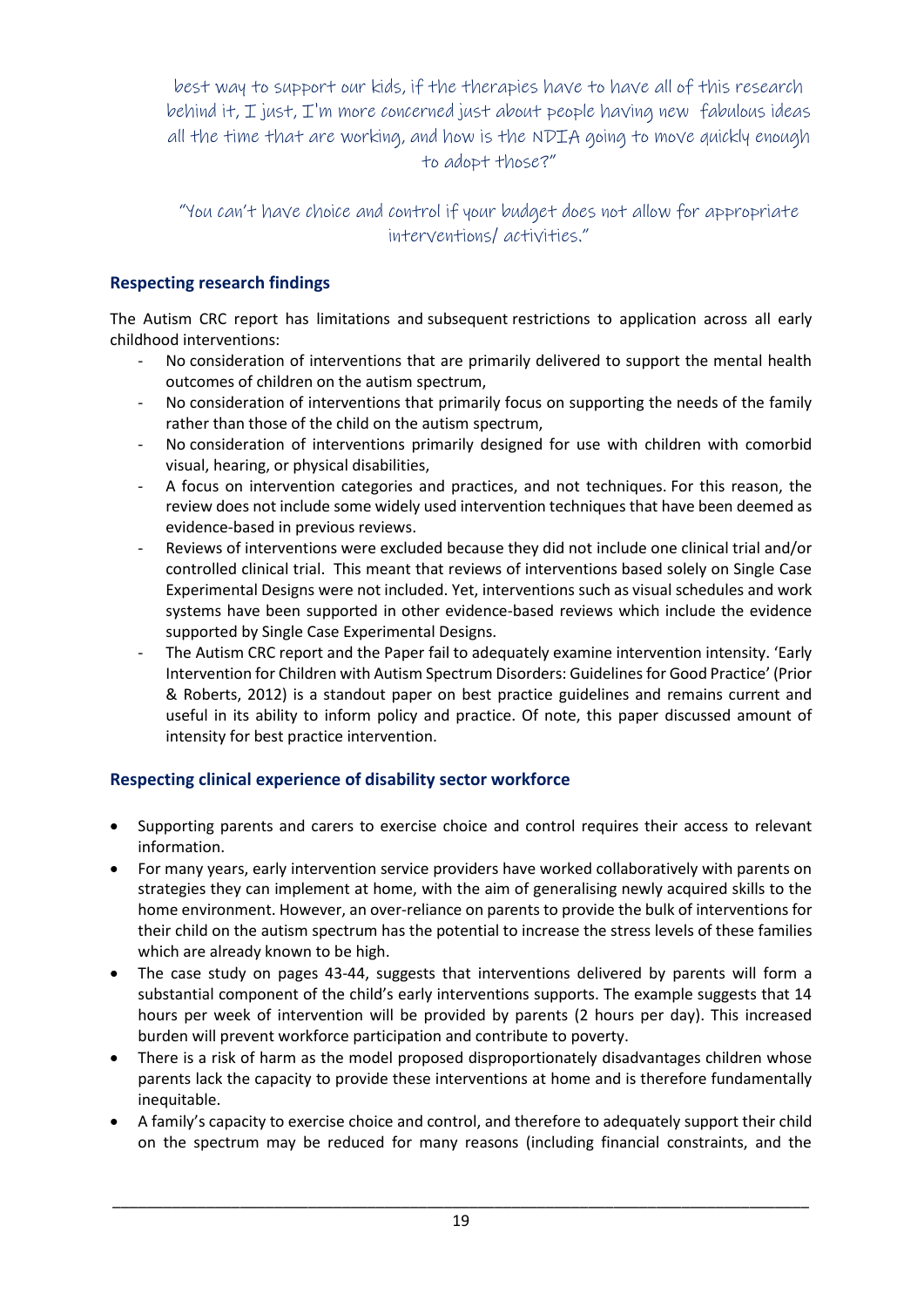support needs of other family members such as other children, other family members on the spectrum, elderly or unwell family members).

- There is a distinct lack of choice and control, due to the consultation paper statement that *"Once a plan is finalised and budget allocated, children, families and carers are able to negotiate with their provider on the frequency and pattern of supports within their available funding."* Access to information about best practice and available interventions is required before funding decisions are made to allow families to exercise choice and control over the supports that they wish to access.
- These questions must also apply not just to the EC Partners providing STEI, but also all NDIS personnel providing advice, information and making planning decisions.

## **KEY ACTIONS**

- ➢ **Utilise early childhood pathways that promote access to unbiased information.**
- ➢ **Require all providers of early intervention services to be registered with the NDIS.**
- ➢ **Parents require:**
	- **Access to information**
	- **Access to support**
	- **An early intervention pathway that can be easily navigated**
	- **An absence of expectation to interpret research papers.**

## Section 5: Conflicts of interest and make decisions that have a life-long input and make  $\sim$

13. This question relates to [Section 8.3](bookmark://_8.3_Addressing_conflicts/) of this paper: "Addressing conflicts of interest." How can we support families and carers to feel confident to make decisions about what is in the best interest of the child and family?

### **Conflicts of interest occur in all arenas of public and private life and there are systems in place to manage these.**

There are potential conflicts of interest across the entire arena of children with disability seeking supports. The NDIS consultation paper has exclusively focussed on the conflict of interest that could occur for service providers.

Parents of children with disability seeking to assist their child rely on information and support provided to them by external sources, including medical professionals, the NDIS and other government departments and service providers. All these parties, if they choose to act in an unethical manner, can have conflicts of interest. Any coverage of this issue in any form needs to acknowledge this. It is not acceptable for only service providers to be highlighted in this way.

### **Respecting family's perspectives and experience**

During Autism Queensland's consultation with parents in preparation for its submission to the NDIS about Independent Assessments, it was frequently expressed by parents they valued the insight and advice of appropriately trained professionals who had worked with their child and/or had specialist expertise in autism. Parents were not supportive of the idea of starting to work with somebody who did not know their child. Not only did they emphasize their wish to not have to again provide all the background information and explanation regarding their child, they noted they found an ongoing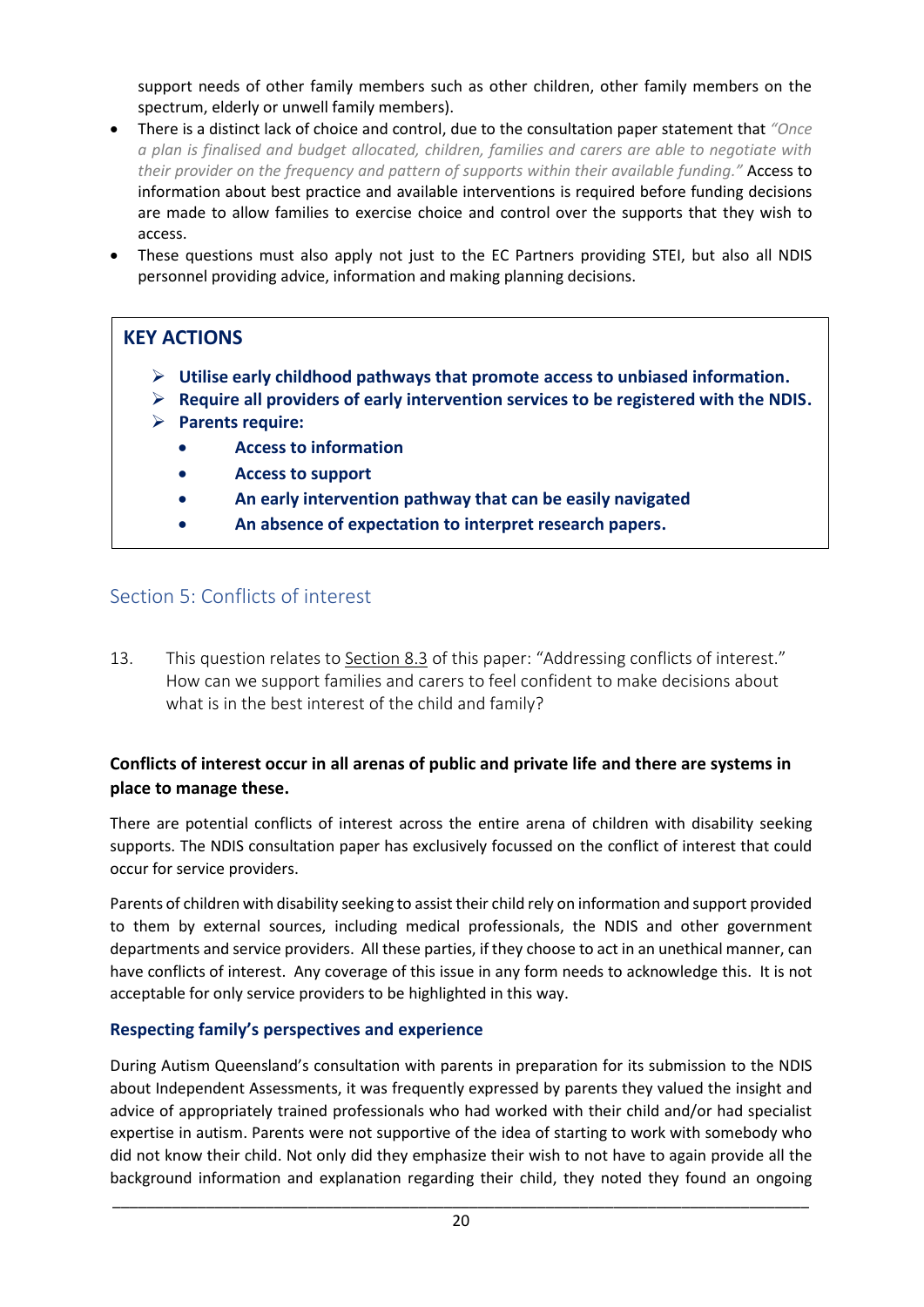relationship with people who had in-depth understanding of autism to be extremely helpful and reassuring.

NDIS support to families in this area should reflect that professional staff working as providers have professional standards that include appropriate management of conflicts of interest. The NDIS should pass on the confidence that providers are focused on best outcomes for children and families and let parents know if they have concerns they can communicate these to the provider and to the Commission. Creating further insecurity in parents that the very people they are going to for support are potentially doing them a disservice adds to the stress and confusion the parents are feeling and actively works against a positive therapeutic relationship.

Autism Queensland has had concerns over a number of years about the outcomes for families from culturally and linguistically diverse backgrounds or who are disadvantaged (e.g., impact of parental disability, low literacy levels). Information from those parents after their NDIS plan has been received indicates that no attempt was made by the Partner/Planner to probe the parents' responses or suggest appropriate supports. Typically, those families have less funding in their plans, and it could be seen that the NDIS representatives have a conflict of interest in this situation as accepting the parents' information on face value enables a lower cost plan.

"How much input from children's therapists (who knows them best) will be used to determine these areas of high/low need for funding? Or will all areas of need be determined from independent assessment which can be problematic depending on skill of assessors and limitations of the assessment process?"

#### **Respecting research findings**

#### **The NDIS should not have the combined responsibility of determining what supports are in the best interests of a participant along with determining the funding that the participant should receive as these are potentially in conflict.**

There is also no information or data available about NDIS Partners' or NDIA staff members' potential conflict of interest. Investigation into the forces at play outside those of the child's needs and situation when NDIS funding decisions are being made is necessary – e.g., requirement to keep overall plan funding for a particular cohort of participants below certain amounts.

#### **Respecting clinical experience of disability sector workforce**

#### **Being a provider does not mean that a professional is unable to recognise and ameliorate any conflicts of interest.**

Those working in the disability sector are guided by a significant number of standards and policies that must be adhered to or run the risk of being individually or organisationally de-registered and subject to many other consequences.

More relevantly, individuals and organisations working in the sector, especially those who are NDISregistered, intrinsically value the importance of supporting children and families appropriately. This includes ensuring the needs of the child and family always come first and that families are supported to make the best decisions for themselves.

The sector has a long history of managing conflicts of interest, most recently through the delivery of the Autism Advisor and Better Start programs where organisations took on the role of providing comprehensive and unbiased information about all the services and approaches available. Throughout the 12-years of the Autism Advisor Program, which was overseen by the Department of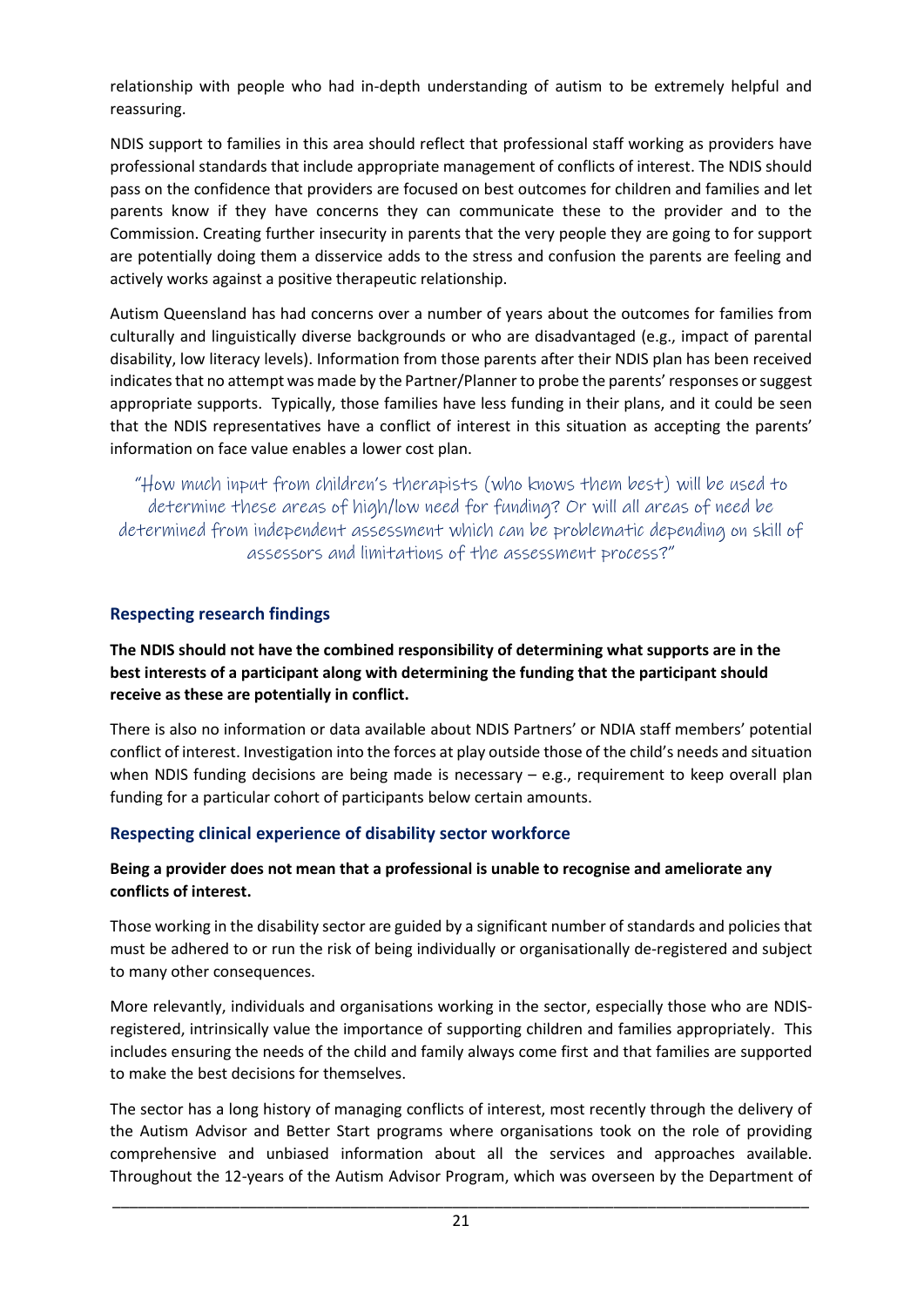Social Services (DSS), no concerns about breaches of conflict of interest were ever raised. The decision by DSS to give the contract for the delivery of this Program to each state and territory's autism organisation was due to the value placed by DSS on ensuring families had access to professionals with a strong knowledge of autism. The complexity of this field meant families needed the certainty of getting accurate and unbiased information from an appropriate source.

Continuous mention of the potential conflict of interest for service providers is not assisting the development of a strong and positive working relationship between the NDIA and providers. The NDIS has articulated concern about service providers' potential conflict of interest since its inception. There does not appear to be any research or data on how many such incidents have been reported and the outcome of investigations of these.

## **KEY ACTIONS**

- ➢ **Update references to conflicts of interest to reflect that these occur across the board, not just for service providers.**
- ➢ **Provide data on:**
	- **Number of investigations that show providers breaching conflict of interest standards.**
	- **How NDIS manages its own conflict of interest in relation to funding decisions.**
- ➢ **Improve NDIS communication with families so that they feel confident, empowered and supported.**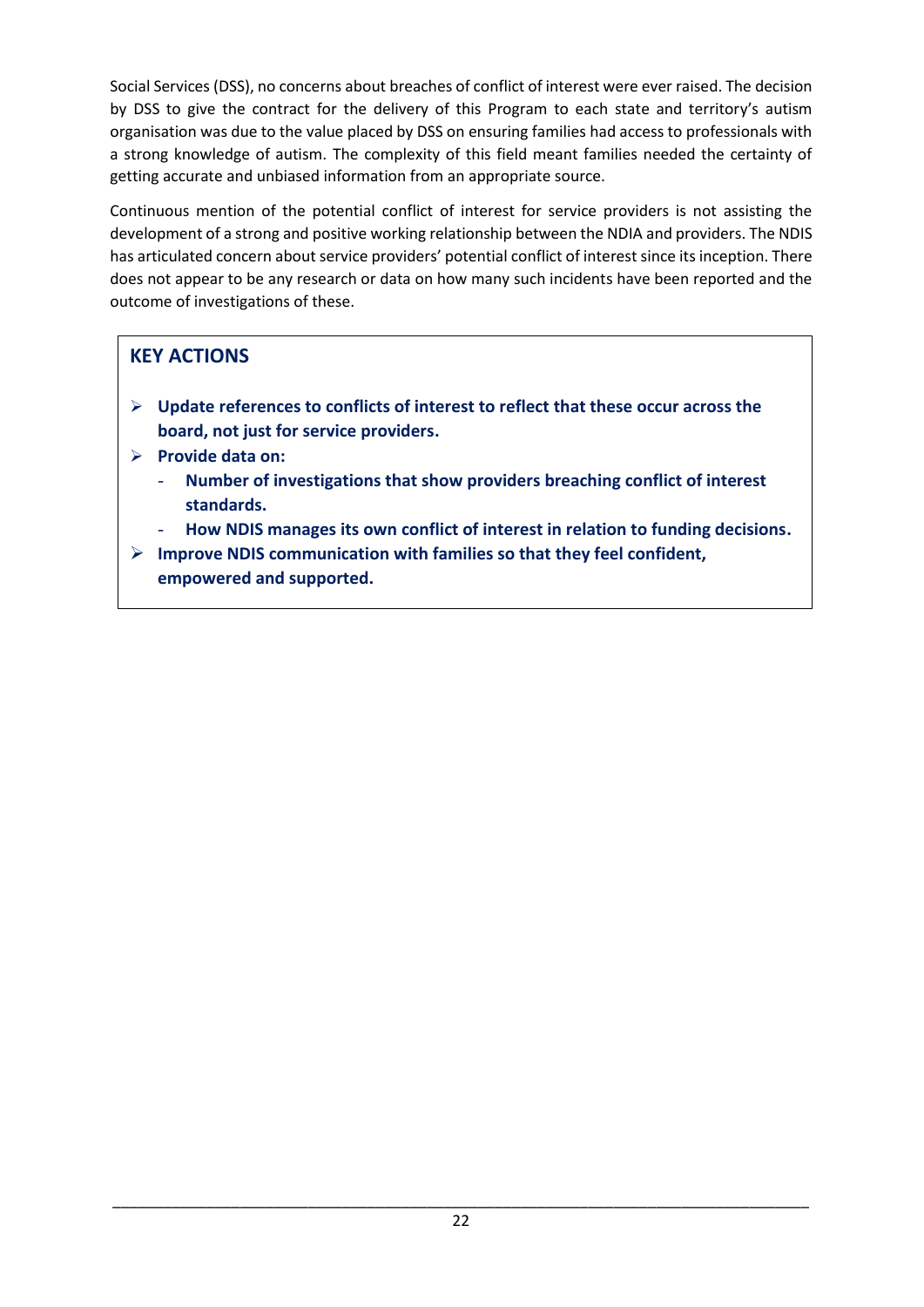# **Appendix 1: Case studies**

# *Case study 1 (4-year-old child)*

- ASD level 2
- Indian cultural background
- First language is Hindi
- Child is non-verbal
- Sensory aversions cause him to bite and hit others in all settings family do not go out due to this.
- Child is not yet toilet-trained
- Delayed fine motor skills
- Relies on prompting around self-care and self-help skills

Significant complexities and problems relating to NDIS funding for specialist early intervention services:

- NDIS plan end date 25/3/21
- Funding in plan ran out end of January 2021
- Family expected funding in new plan to be able to cover gap between January and March
- Multiple and frequent communications from NDIS Partner to family continued to use NDIS jargon and no checking of understanding was carried out
- Family highly confused, in financial distress, also extremely upset that they would have to cease accessing a service that they were finding very helpful for their child
- Family interpreted standard information on page 1 of their plan as stating that the NDIS did not approve of the early intervention provider. The statement in question is:

All o*f [child's name]'s requests for support and the information provided to us were considered against the requirements of the NDIS Act and NDIS Rules.*

- Service provider in position of deciphering NDIS messages to family many hours spent on this
- Family reluctant to make any complaint or express dissatisfaction with NDIS due to fear of recrimination against their child.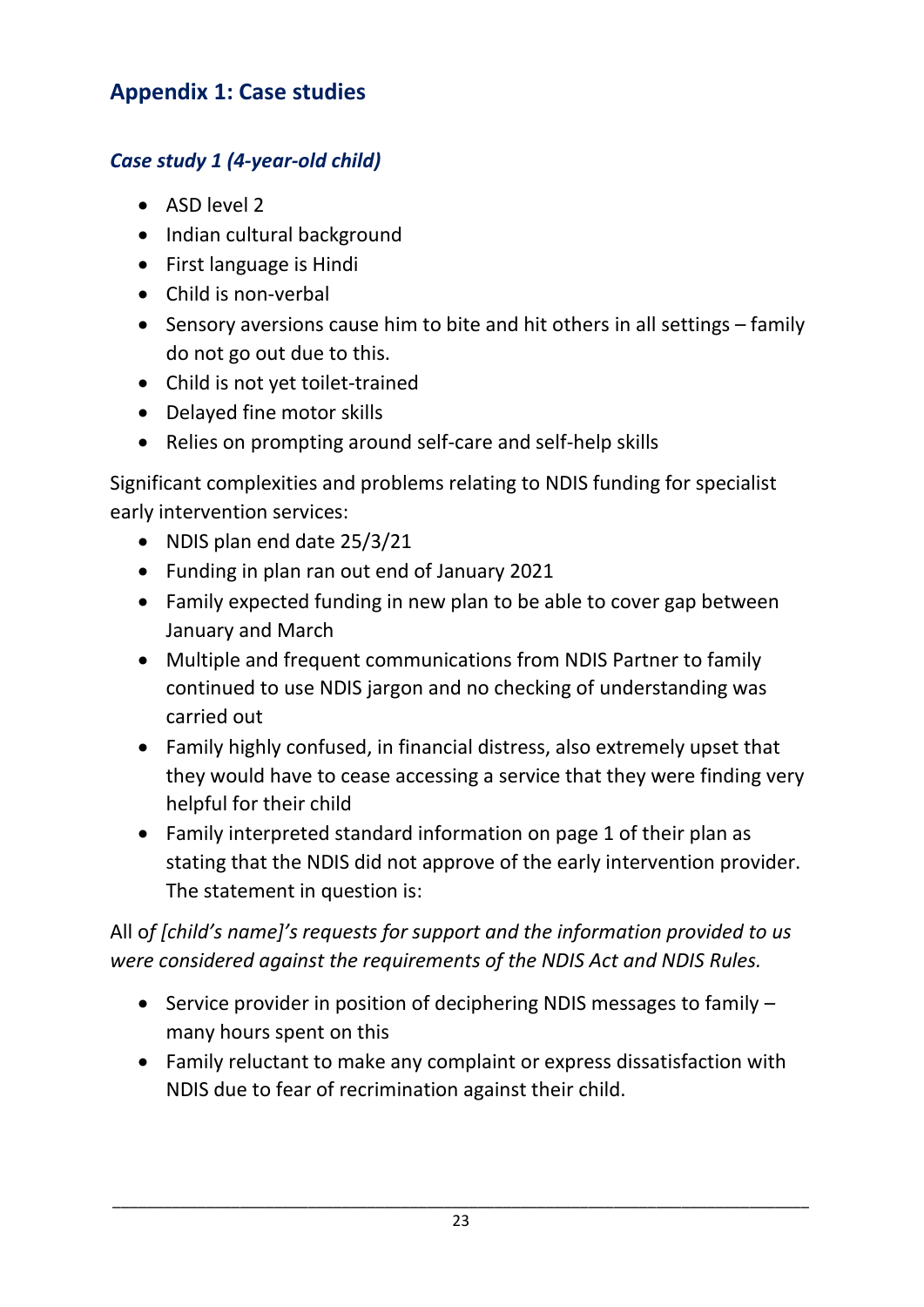# *Case study 2 (6-year-old child)*

- ASD Level 3
- Speech and language delay with echolalic and learnt scripts as expressive langue.
- Phobia of using any toilet other than at home
- Difficulties with communication, emotional regulation, and social skills.
- Extremely limited diet, consisting mostly of bread and crackers with a multivitamin supplement given by his parents. Child does not currently have any protein, dairy, fruits or vegetables in his diet.

# Prep State School 2021

NDIS funded specialist early childhood intervention provider delivered support at school Term 1 & Term 2 2021

- Child has achieved goals (able to use toilet at school by Week 8 of term 1).
- Classroom teacher and aide have demonstrated skills gained through delivery of specialist service.
- The Head of Special Education Services has:
	- o removed visual supports from the classroom that the child requires.
	- o dictated when the service should cease.
	- o commented that the specialist provider was only carrying out services to "tick off boxes to get NDIS money".
	- o delayed the commencement of services in Term 2 by requiring an additional internal school approval.
- The school's stance has caused the family emotional distress.
- The specialist provider has been required to justify this service to the school Head of Special Education Services in depth and at length multiple times.
- No consideration given by school staff to the parent's choice and desire for these services to take place.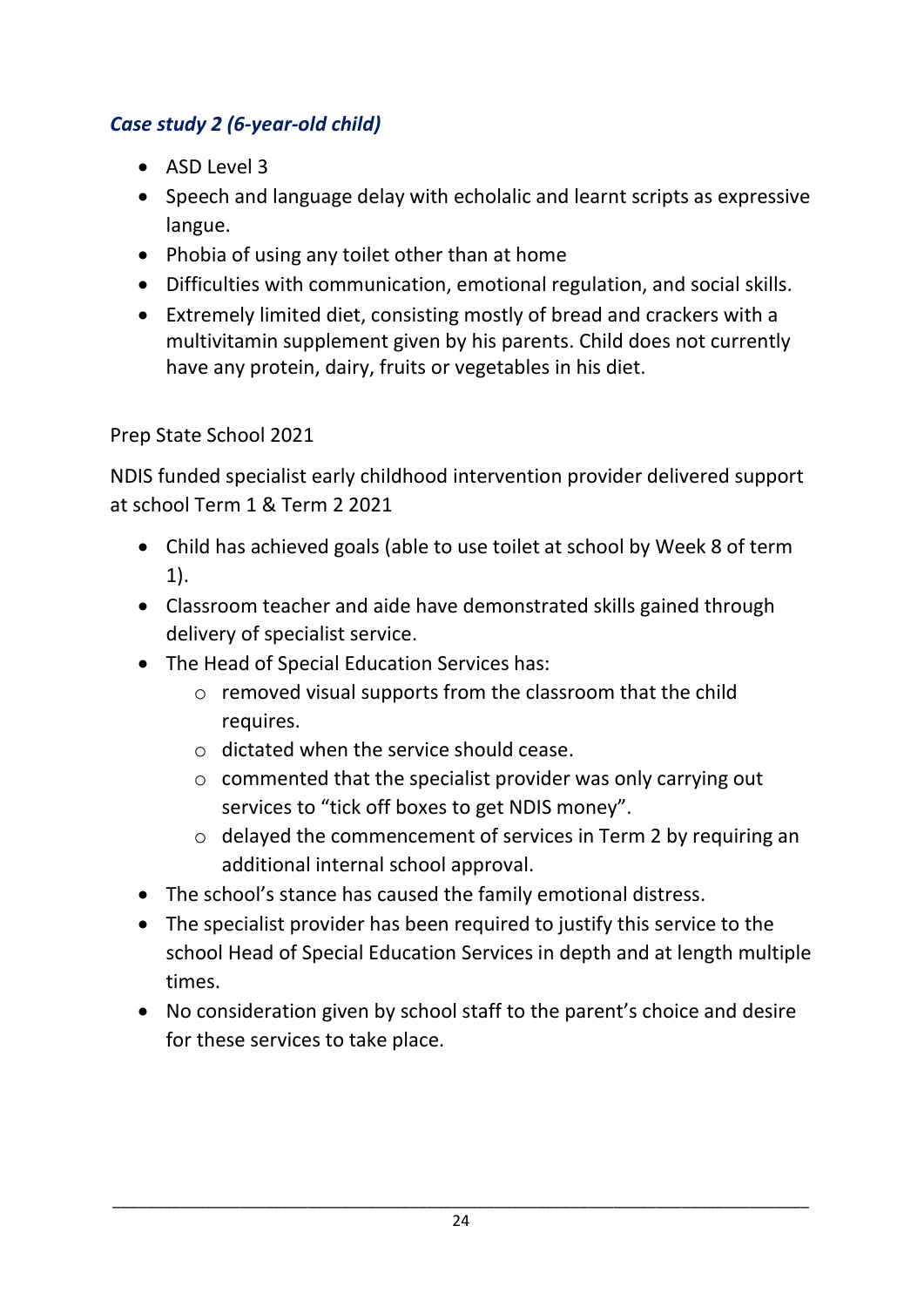# **References**

Abbeduto, L., Seltzer, M. M., Shattuck, P., Krauss, M. W., Orsmond, G., & Murphy, M. M. (2004). Psychological well-being and coping in mothers of youths with autism, Down syndrome, or fragile X syndrome. *American Journal of Mental Retardation, 109*(3), 237–254. doi:10.1352/0895-8017(2004)109<237:PWACIM>2.0.CO;2

American Psychiatric Association. (2013). *Diagnostic and statistical manual of mental disorders* (5th ed.). Washington, DC: Author.

Australian Bureau of Statistics. (2017). *Disability, ageing and carers, Australia: Summary of findings, 2015* (cat. no. 4430.0). Canberra: Author.

Autism Queensland. (2017). *'Have Your Say' client survey report*. Unpublished data report. Brisbane: Author.

Clark, M. L. E., Vinen, Z., Barbaro, J., & Dissanayake, C. (2018). School age outcomes of children diagnosed early and later with autism spectrum disorder. Journal of Autism and Developmental Disorders, 48(1), 92–102. doi:10.1007/s10803-017-3279-x

Dawson, G., Jones, E. J. H., Merkle, K., Venema, K., Lowy, R., Faja, S., … & Webb, S. J. (2012). Early behavioral intervention is associated with normalized brain activity in young children with autism. *Journal of the American Academy of Child and Adolescent Psychiatry, 51*(11), 1150–1159. doi:10.1016/j.jaac.2012.08.018

Duarte, C. S., Bordin, I. A., Yazigi, L., & Mooney, J. (2005). Factors associated with stress in mothers of children with autism. *Autism, 9*(4), 416–427. doi:10.1177/1362361305056081

ECIA. (2020). The Reimagine Early Childhood National Action Plan to 2030. Available from https://www.flipsnack.com/earlychildhoodintervention/reimagine-early-childhood-action-plan-draft.html

Estes, A., Munson, J., Rogers, S. J., Greenson, J., Winter, J., & Dawson, G. (2015). Long-term outcomes of early intervention in 6-year-old children with autism spectrum disorder. *Journal of the American Academy of Child and Adolescent Psychiatry, 54*(7), 580–587. doi:10.1016/j.jaac.2015.04.005

Green, J., Pickles, A., Pasco, G., Bedford, R., Wan, M. W., Elsabbagh, M., … & The British Autism Study of Infant Siblings (BASIS) Team. (2017). Randomised trial of a parent‐mediated intervention for infants at high risk for autism: Longitudinal outcomes to age 3 years. *Journal of Child Psychology and Psychiatry, 58*(12), 1330–1340. doi:10.1111/jcpp.12728

Harris, S. L., & Weiss, M. J. (1998). *Right from the start: Behavioral intervention for young children with autism*. Woodbine House.

Hurth, J., Shaw, E., Izeman, S., Whaley, K., & Rogers, S. (1999). Areas of agreement about effective practices serving young children with autism spectrum disorders. *Infants and Young Children, 12*, 17-26. doi:10.1097/00001163-199910000-00003

Independent Advisory Council. (2020). Promoting best practice in Early Childhood Intervention in the NDIS. Available from

https://static1.squarespace.com/static/5898f042a5790ab2e0e2056c/t/5f741949592258189a939615/1601444 208549/Promoting-best-practice-in-ECI-in-the-NDIS-March-2020.pdf

Lai, M. C., Kassee, C., Besney, R., Bonato, S., Hull, L., Mandy, W., Szatmari, P., & Ameis, S. H. (2019). Prevalence of co-occurring mental health diagnoses in the autism population: A systematic review and meta-analysis. *Lancet Psychiatry, 6*(10), 819–829. doi:10.1016/S2215-0366(19)30289-5

Lilley, R., Sedgwick, M., & Pellicano, E. (2019). "We look after our own mob": Aboriginal and Torres Strait Islander experiences of autism. Sydney: Macquarie University. Available from https://researchers.mq.edu.au/en/publications/we-look-after-our-own-mob-aboriginal-and-torres-straitislander-e